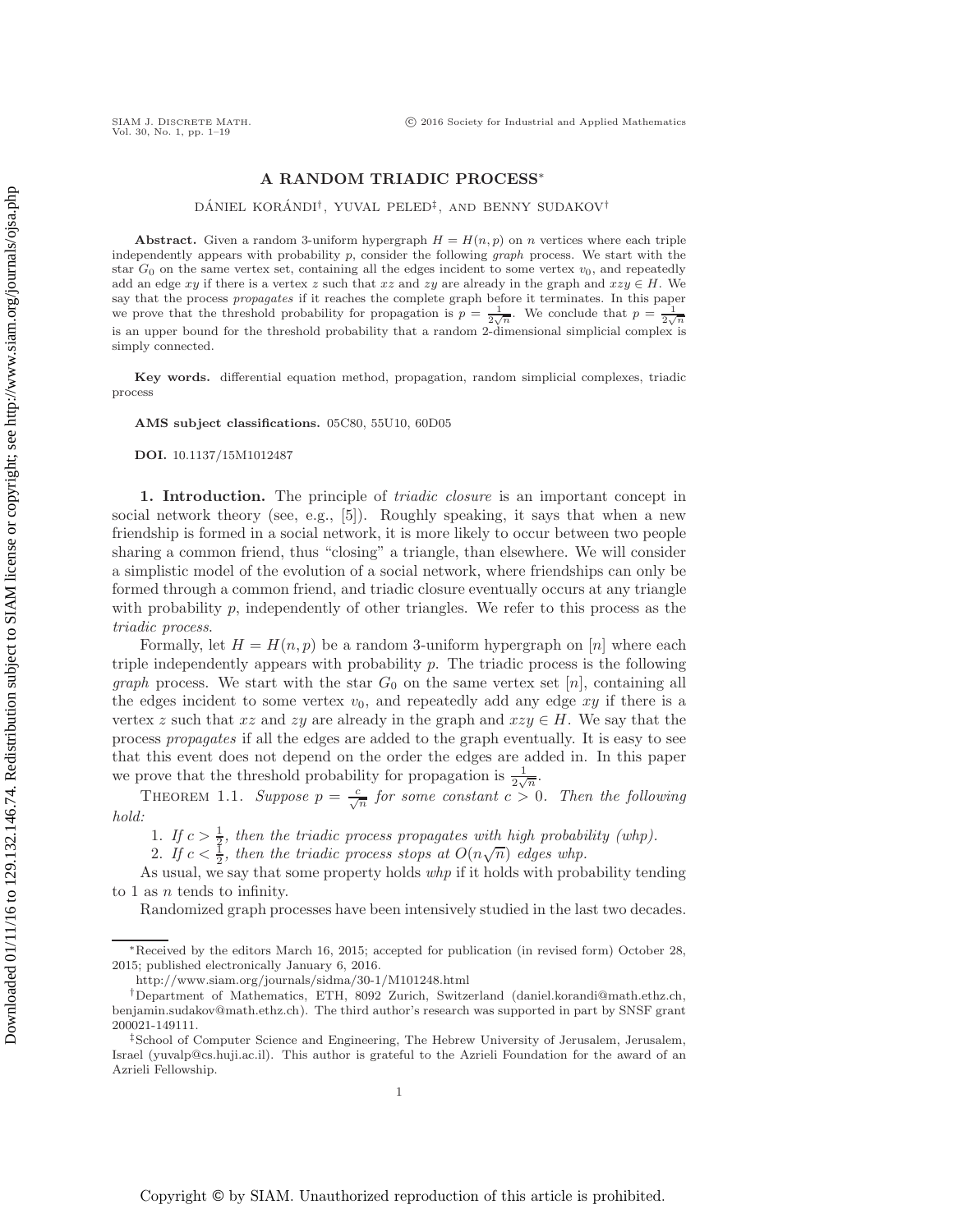One notable example is the triangle-free process, originally motivated by the study of the Ramsey number  $R(3, n)$  (see, e.g., [\[6\]](#page-18-1)). In this process the edges are added one by one at random as long as they do not create a triangle in the graph. The triadic process is a slight variant of this, with a very similar nature. Indeed, our analysis makes good use of the tools developed by Bohman [\[2\]](#page-18-2) when he applied the differential equation method to track the triangle-free process. Several other related processes were also analyzed using differential equations; see, e.g., [\[3\]](#page-18-3). For more information about this method we refer the interested reader to the excellent survey of Wormald [\[10\]](#page-18-4).

Coja-Oghlan, Onsjö, and Watanabe  $[4]$  investigated a similar kind of closure while analyzing connectivity properties of random hypergraphs. They say that a 3-hypergraph is propagation connected if its vertices can be ordered in some way  $v_1,\ldots,v_n$  so that each  $v_i$   $(i \geq 3)$  forms a hyperedge with two preceding vertices. They obtain the threshold probability for the propagation connectivity of  $H(n, p)$  up to a small multiplicative constant. Using this directed notion of connectivity, our problem asks when the random 3-hypergraph on the *line graph* of  $K_n$  is propagation connected from the star.

Our main motivation for considering the triadic process comes from the theory of random 2-dimensional simplicial complexes. A simplicial 2-complex on the vertex set V is a set family  $Y \subseteq {V \choose \leq 3}$  closed under taking subsets. The dimension of a simplex  $\sigma \in Y$  is defined to be  $|\sigma| - 1$ . We use the terms vertices, edges, and faces for 0-, 1-, and 2-dimensional simplices, respectively. The 1-skeleton of a 2-complex is the subcomplex containing its vertices and edges.

The Linial–Meshulam model of random simplicial complexes, introduced in [\[9\]](#page-18-6), is a generalization of the Erdős–Rényi random graph model and has been studied extensively in recent years. The random 2-complex  $Y_2(n, p)$  is defined to have the complete 1-skeleton, i.e., all vertices and edges, and each of the faces independently with probability p. The study of random complexes involves both topological invariants and combinatorial properties, including homology groups, homotopy groups, collapsibility, embeddability, and spectral properties.

One of the oldest questions of this kind, asked by Linial and Meshulam [\[9\]](#page-18-6), is how the fundamental group  $\pi_1(Y_2(n, p))$  of the random 2-complex behaves. Bab-son, Hoffman, and Kahle [\[1\]](#page-18-7) showed that if  $p < n^{-\alpha}$  for some arbitrary  $\alpha > 1/2$ , then the fundamental group is nontrivial whp. On the other hand, they proved that  $\pi_1(Y_2(n, p))$  is trivial for  $p > \sqrt{4 \log n/n}$ , which means that the threshold probability for being simply connected should be close to  $n^{-1/2}$ . As a corollary of the first part of Theorem [1.1,](#page-0-0) we improve the upper bound on the threshold probability.

<span id="page-1-0"></span>COROLLARY 1.2. Let  $p = \frac{c}{\sqrt{n}}$  for some constant  $c > \frac{1}{2}$ . Then  $Y_2(n, p)$  is simply *connected whp.*

*Proof.* Suppose we have a 2-complex C such that one of its edges, e, is contained in a unique face f. Then we can *collapse* f onto the other two edges without changing the fundamental group of C. In fact,  $C - f - e$  is homotopy equivalent to C, the former complex being a deformation retract of the latter. We say that a 2-complex with complete 1-skeleton is a *collapsible hypertree* if we can apply a sequence of collapses to it and end up with a tree. Clearly, a collapsible hypertree has a trivial fundamental group.

Now observe that Theorem [1.1](#page-0-0) implies that  $Y_2(n, p)$  contains a collapsible hypertree whp. Indeed, if the process propagates, then take  $C$  to be the subcomplex of the faces that correspond to the triples we used to add edges to the graph. Then by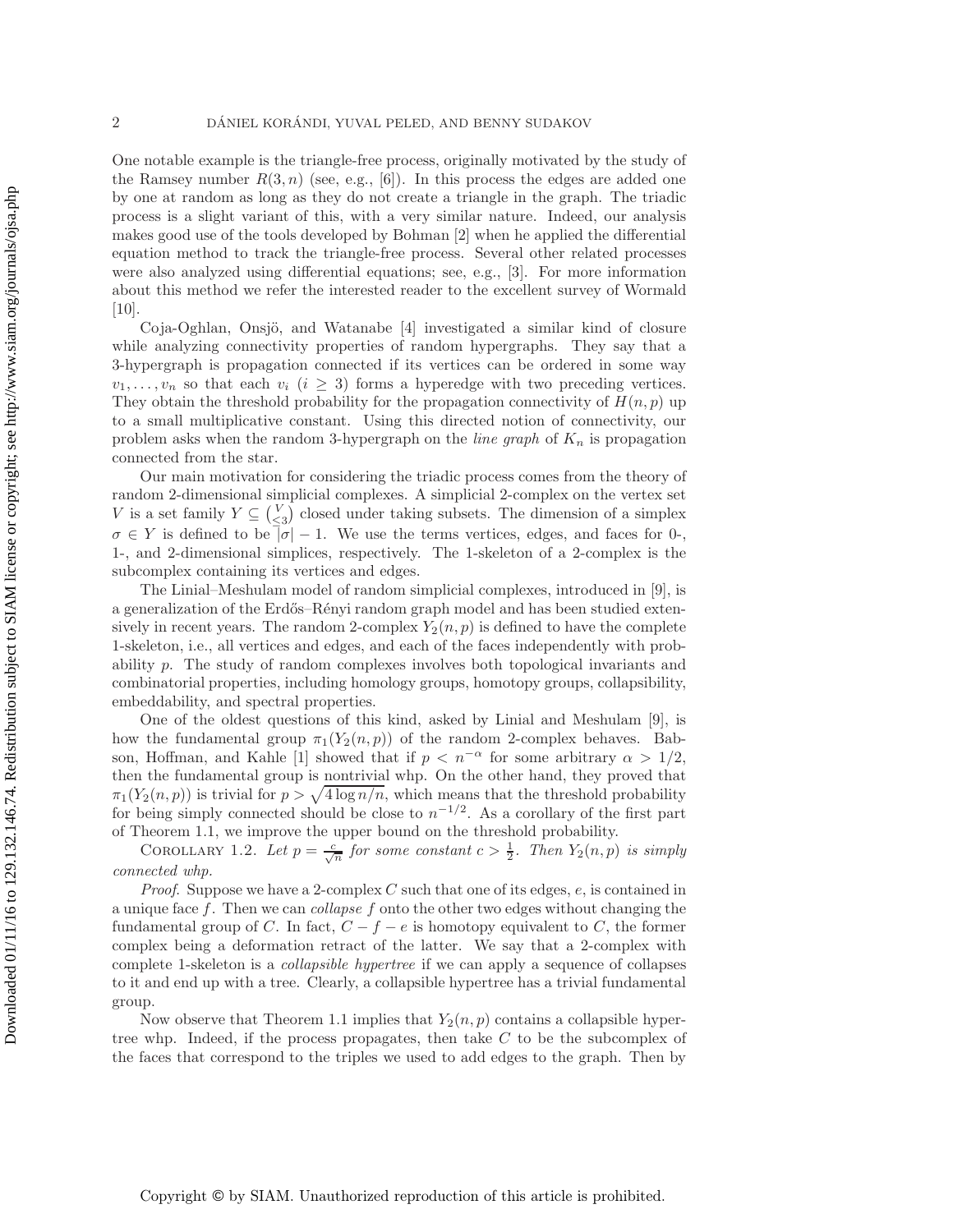definition, the reverse of the triadic process on  $C$  is exactly a sequence of collapses resulting in a star.

Basic results about the topology of complexes tell us that the addition of faces to a simply connected complex does not change the fundamental group; hence  $\pi_1(Y_2(n, p))$  is trivial whp.  $\square$ is trivial whp.

**1.1. Proof outline.** Instead of exposing all the triples at once, we will be sampling them on the fly, trying to extend the edge set of the graph. The proofs of both the upper bound and the lower bound consist of two phases. In the first phase we make one step at a time: we choose, uniformly at random, one (yet unsampled) triple spanning exactly two edges and expose it. With probability  $p$  the triple is selected; hence we can add the third edge to our edge set. The second phase proceeds in rounds: we simultaneously expose all the unsampled triples spanning two edges and extend the edge set according to the outcome.

The essence of the proof is to track the behavior of certain variables throughout the process. As we will see, this is not a very hard task in the second phase, using standard measure concentration inequalities. However, during the initial phase of the process, the codegrees (one of the variables we track) are not concentrated, which forces us to do a more careful analysis of the beginning of the process. For this we will use the differential equation method.

We organize the rest of the paper as follows. In section [2](#page-2-0) we give an overview of how we apply the differential equation method. A detailed analysis of the actual implementation follows in section [3.](#page-5-0) We move on to the second phase of the process in section [4,](#page-14-0) thereby completing the proof of Theorem [1.1.](#page-0-0) We finish the paper with some further remarks in section [5.](#page-17-0)

*Notation*. Throughout the paper, we will omit floor and ceiling signs whenever they are not necessary. The sign  $\pm$  will be used to represent both a two-element set of values and a whole interval, but it should be clear from the context which one is meant.

<span id="page-2-0"></span>**2. The differential equation method.** At any point in the process, we say that a vertex triple  $\{u, v, w\}$  is *open* if it spans exactly two edges but has not yet been sampled. We will also use the notation uvw for an open triple with edges uv and vw. By an *open triple at* u, we mean a triple uvw, i.e., one that has its missing edge adjacent to the vertex u.

In each step, our process picks an open triple uniformly at random and samples it. If the answer is positive, then we close the triple by adding the missing edge to the graph. To analyze this process we apply the differential equation method, using some ideas from [\[2\]](#page-18-2).

For simplicity, let us denote the graph we obtain after i samples by  $G_i$ . We consider the following random variables:  $D_v(i)$  is the degree of the vertex v in  $G_i$ .  $F_v(i)$  is the number of open triples at v, so it is the number of ways for v to gain a new incident edge in  $G_{i+1}$ .  $X_{u,v}(i)$  is the codegree of u and v, i.e., the number of common neighbors of u and v in  $G_i$ .

To provide some insight, we first heuristically describe the process. Let us assume for now that the  $D_v(i)$  are concentrated around some value  $D(i)$ , and similarly the  $F_v(i)$  are approximately equal to some value  $F(i)$ . We further assume that the variables are very close to their expectations.

In step  $i+1$  we choose an open triple uniformly at random, so each triple is chosen with probability  $\frac{2}{\sum_v F_v(i)} \approx \frac{2}{nF(i)}$ , and then sample it. With probability p the sample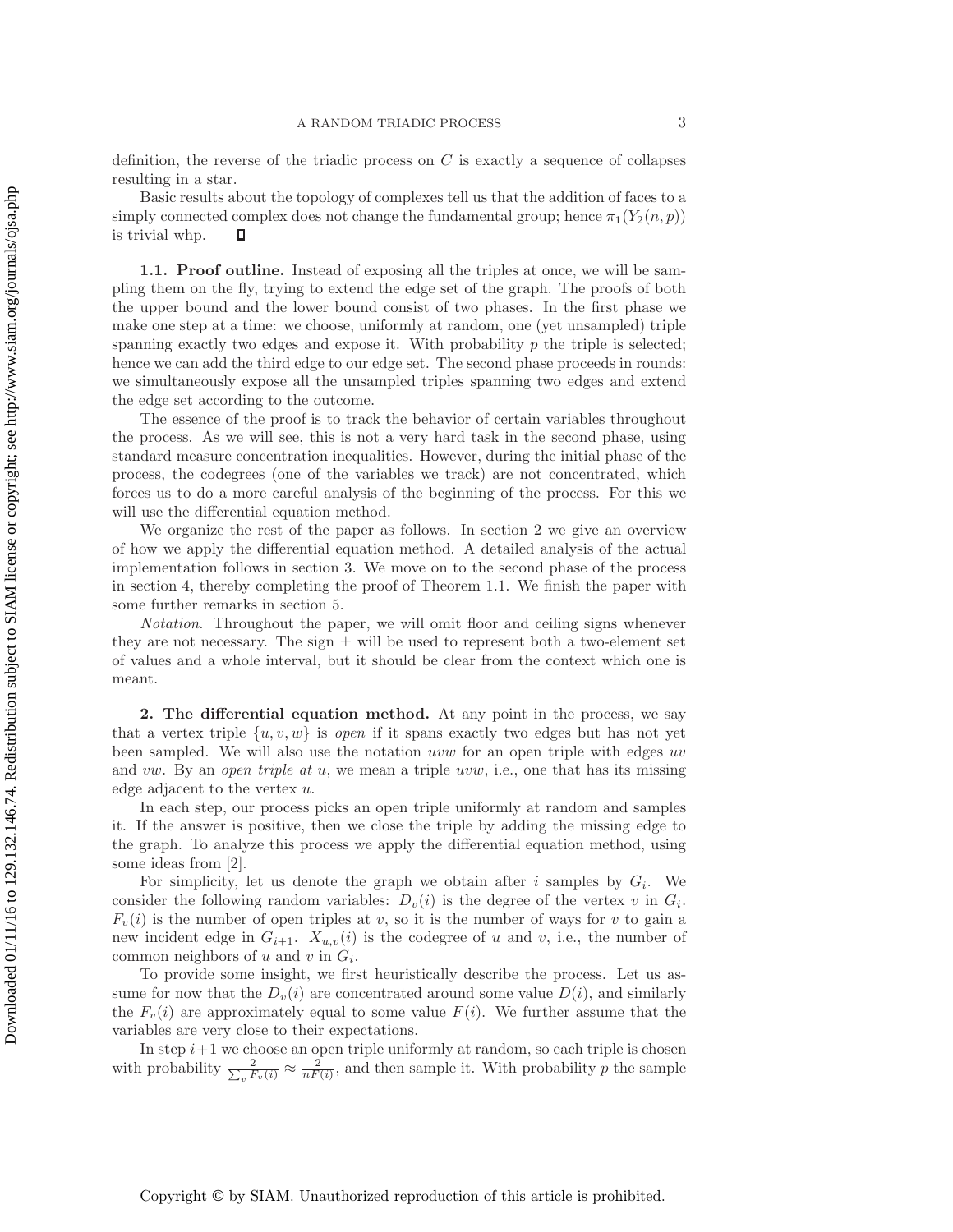is successful; hence we can close the triple. As the number of open triples at a vertex v is about  $F(i)$ , the change in the degree of a vertex v we expect to see is

$$
D(i+1) - D(i) \approx \frac{2p}{n}.
$$

Now let us see how  $F_v(i)$  is affected by a step. We gain open triples at v either if we successfully sample one of them (adding the edge  $vw$ ), in which case new open triples are formed with the neighbors of  $w$ , or if we successfully sample a triple at some neighbor of  $v$ . On the other hand, we lose the sampled triple regardless of the outcome. The probability of sampling an open triple at some specific vertex  $w$ is  $\frac{2F_w(i)}{\sum_v F_v(i)} \approx \frac{2}{n}$ , so assuming all the codegrees are negligible compared to  $D(i)$ , the expected change is

$$
F(i + 1) - F(i) \approx \frac{2}{n}(2pD(i) - 1).
$$

To smooth out this discrete process, we introduce a continuous variable  $t$  and say that step i corresponds to time  $t = t_i = \frac{i}{n^2}$ . Let us also rescale D and F by considering that step t corresponds to the  $t = t_i - \frac{1}{n^2}$ . Let us also rescale D and T by considering<br>the smooth functions d and f in t, where we want  $d(t)$  to be approximately  $D(i)/\sqrt{n}$ and  $f(t)$  to be approximately  $F(i)/n$ . Note that, since  $p = c/\sqrt{n}$ , our assumptions so far suggest the following behavior:

$$
d'(t) \approx \frac{d(t + 1/n^2) - d(t)}{1/n^2} \approx n^{3/2} (D(i + 1) - D(i)) \approx 2c
$$

and

$$
f'(t) \approx \frac{f(t + 1/n^2) - f(t)}{1/n^2} \approx n(F(i + 1) - F(i)) \approx 4cd(t) - 2.
$$

Let us emphasize that this little musing that we are presenting here is not a proof at all; a detailed analysis and the proof of concentration will follow in section [3.](#page-5-0) However, it at least indicates why it is plausible to believe that the actual values of  $D_v(i)$  and  $F_v(i)$  follow the trajectories of d and f given by the system of differential equations  $d'(t) = 2c$  and  $f'(t) = 4cd(t) - 2$ .

In the previous paragraphs we made the assumption that the codegrees are negligible compared to the degrees, but since they are not concentrated, proving this still needs some thought. To this end, we introduce two more random variables.  $Y_{u,v}(i)$ denotes the number of *open* 3-walks uww'v from u to v, i.e., 3-walks where we require that uww' be open (but allowing  $w = v$ ), and  $Z_{u,v}(i)$  is the number of *open* 4-walks  $uww'w''v$  (again, allowing vertex repetitions), where both  $uww'$  and  $w'w''v$  are open. Note that  $Y_{u,v}$  is *not* symmetric in u and v.

The point is that  $Y_{u,v}$  and  $Z_{u,v}$  are concentrated (as we will see in section [3\)](#page-5-0), and—amazingly enough—their one-step behavior can be described with fairly simple formulas. So let us continue with our thought experiment and assume that all  $Y_{u,v}(i) \approx Y(i)$ , all  $Z_{u,v}(i) \approx Z(i)$ , and all variables are close to their expectations.

First, the increase in the codegrees comes from a successful sample in a 3-walk, so we expect

$$
X_{u,v}(i+1) - X_{u,v}(i) \approx \frac{2p(Y_{u,v}(i) + Y_{v,u}(i))}{nF(i)} \approx \frac{4cy(t)}{n^2f(t)}.
$$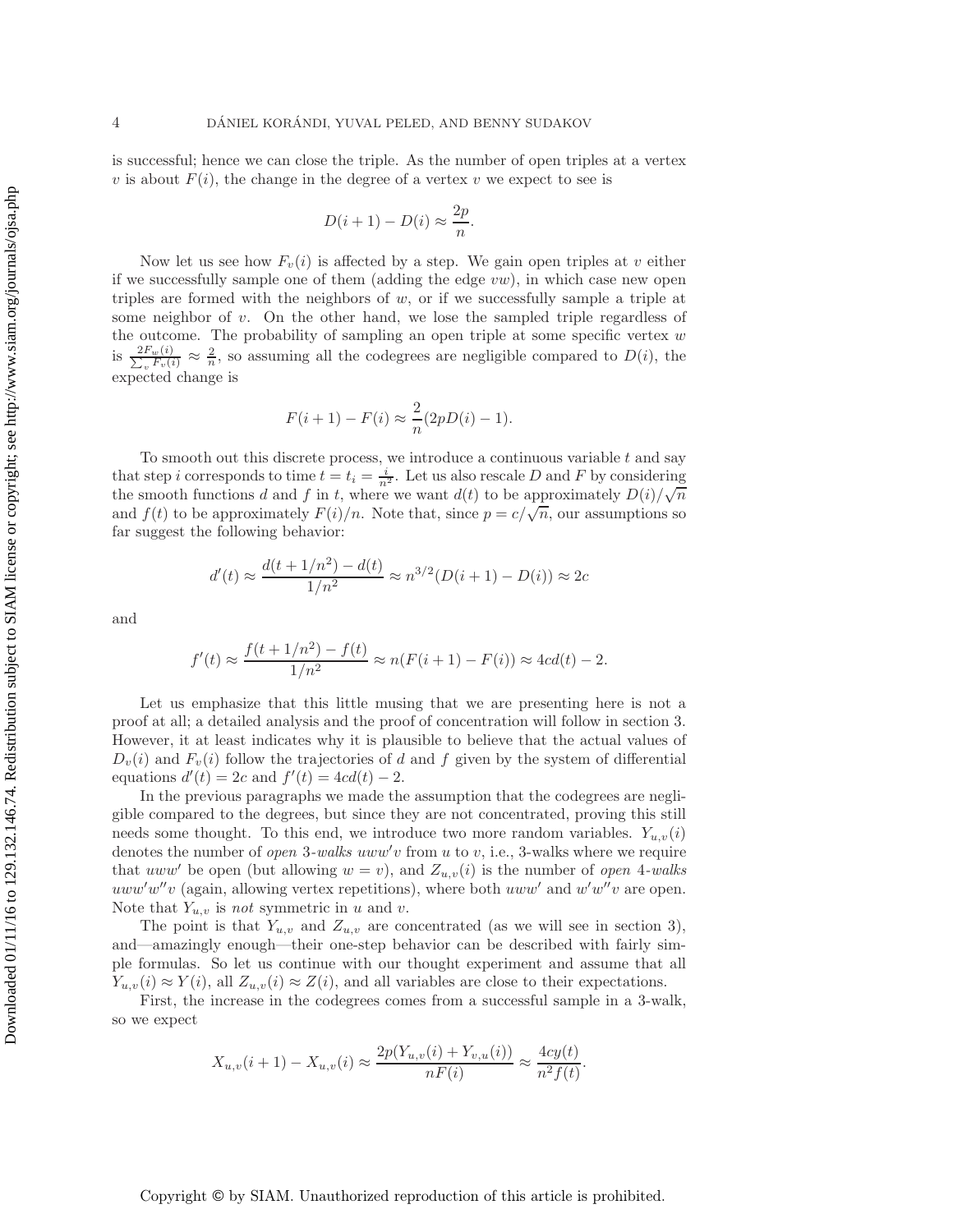This will be enough to prove a uniform  $O(\log n)$  upper bound over all the codegrees, so we can keep ignoring the effect of  $X$  in the next few paragraphs.

Let us look at the change in  $Y_{u,v}(i)$ . There are three different ways a new open 3-walk  $uww'v$  can appear after step  $i + 1$ , depending on which one of uw, ww', and  $w'v$  is the new edge. When uw is the new edge, there is a 4-walk  $utww'v$  in  $G_i$  where utw is open. We can count such configurations by first choosing  $w'$  as a neighbor of  $v$  and then choosing an open 3-walk  $utww'$ . Note that for any such choice,  $uww'$  will be an open triple in  $G_{i+1}$ , except if w' is the same as u, or a common neighbor of u and w. The latter cases are negligible, so there are about  $Y(i)D(i)$  possibilities in this case.

Similarly, when  $ww'$  is the new edge, new 3-walks come from 4-walks  $uwtw'v$ , and we can count the number of options by first choosing  $w$  as a neighbor of  $u$  and then an open 3-walk from w to v. Again, the triple uww' will be open in  $G_{i+1}$  if w' is neither u nor a common neighbor of u and v, so we find  $Y(i)D(i)$  possibilities of this type. Finally,  $w'v$  can only be the new edge if  $w'tv$  was successfully sampled in some open 4-walk  $uww'tv$ , so there are about  $Z(i)$  such options.

On the other hand, we lose an open 3-walk if we sample its open triple, whether or not the sample is successful. As any particular triple is chosen with probability about  $\frac{2}{nF(i)}$ , this means that we expect to see

$$
Y(i + 1) - Y(i) \approx \frac{2}{nF(i)} (p(2Y(i)D(i) + Z(i)) - Y(i)).
$$

The change in  $Z(i)$  is a bit easier to analyze: Once again, we obtain a new 4-walk  $uww'w''v$  if one of its edges is added in step  $i + 1$ . We will assume it is the first edge, uw, but by symmetry our counting argument works for all other edges as well. Then the 4-walk comes from a 5-walk  $utww'w''v$  in  $G_i$ . We can count the number of options by first taking an open triple  $vw''w'$  at v and then choosing an open 3-walk from u to w'. Again, the created 4-walk will automatically be open unless  $w'$  is u or a neighbor of u, so there are about  $Y(i)F(i)$  candidates of this type and  $4Y(i)F(i)$  in total. And then, of course, we lose an open 4-walk if we sample one of its two open triples, regardless of the outcome. This suggests

$$
Z(i + 1) - Z(i) \approx \frac{2}{nF(i)} \Big( 4pY(i)F(i) - 2Z(i) \Big).
$$

Once again, we are looking for smooth functions y and z such that  $y(t)$  is approximately  $Y(i)/\sqrt{n}$  and  $z(t)$  is about  $Z(i)/n$ . Then the same computation as before gives the differential equations

$$
y'(t) = \frac{2}{f(t)}((2cd(t) - 1)y(t) + cz(t))
$$

and

$$
z'(t) = \frac{4}{f(t)}(2cy(t)f(t) - z(t)).
$$

We have yet to talk about the initial conditions of the above system of differential equations. Our process starts with a star centered at some vertex  $v_0$ , i.e., an *n*-vertex graph with  $n-1$  edges, all of them touching  $v_0$ . Then  $D_v(0) = 1$ ,  $F_v(0) = n-2$ ,  $Y_{u,v}(0) = 0$ , and  $Z_{u,v}(0) = n-3$  for any two vertices u and v other than  $v_0$ . For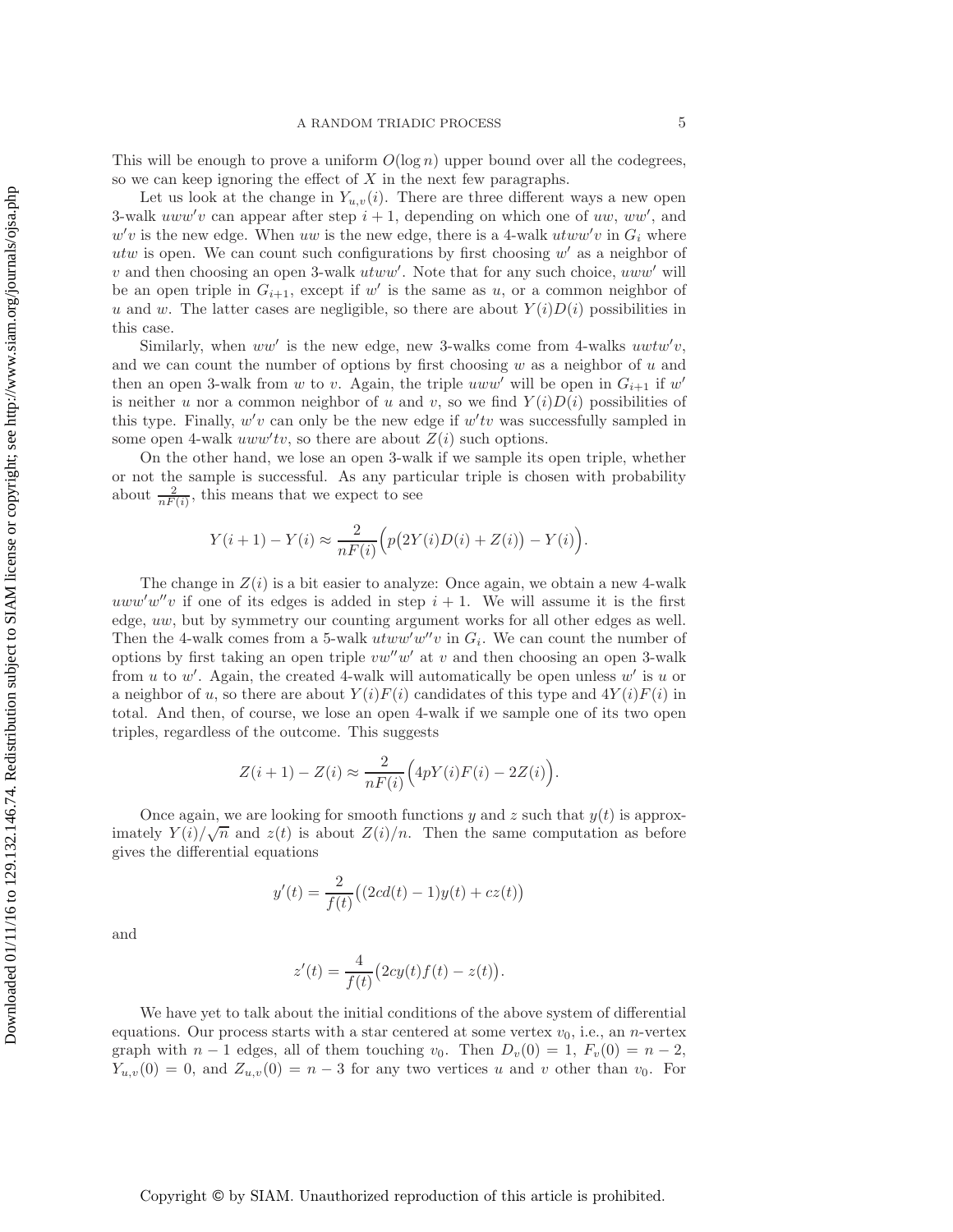convenience, we will drop the center of the star from consideration in the sense that we do not define the variables with  $v_0$  among the indices. This is a technicality that allows us to prove concentration, and since our recurrence relations never use those variables, it causes no problem.

Hence we obtain the initial conditions  $d(0) = 0$ ,  $f(0) = 1$ ,  $y(0) = 0$ , and  $z(0) = 0$ 1, and an easy calculation shows that the corresponding solution of our system of differential equations is

$$
d(t) = 2ct,
$$
  
\n
$$
y(t) = d(t)f(t),
$$
  
\n
$$
f(t) = 1 - 2t + 4c^2t^2,
$$
  
\n
$$
z(t) = f^2(t).
$$

In the next section we prove that the variables indeed closely follow the paths defined by these functions.

<span id="page-5-0"></span>**3. Calculations.** In this section we show that our variables follow the prescribed trajectories up to some time T. Of course, we cannot hope to do so if  $f(t)$  vanishes somewhere on  $[0, T]$ , as that would mean that the process is expected to die before time T. Now if  $c > 1/2$ , then f has no positive root, so this is not an issue: we can take T =  $\sqrt{\log n}$ . However, if  $c \leq 1/2$ , then f does reach 0, first at time  $T_0 = \frac{1-\sqrt{1-4c^2}}{4c^2}$ .<br>In this case T will be chosen to be a constant arbitrarily close to  $T_0$ . In this case T will be chosen to be a constant arbitrarily close to  $T_0$ .

The allowed deviation of each variable will be defined by one of the error functions

$$
g_1(t) = e^{Kt}n^{-1/6}
$$
 and  $g_2(t) = (1 + d(t))e^{Kt}n^{-1/6}$ ,

where

$$
K = 100 \cdot \max_{0 \le t \le T} \left( 1 + \frac{d(t)}{f(t)} + \frac{1}{f(t)} \right).
$$

It is clearly enough to prove the first part of Theorem [1.1](#page-0-0) for  $c \leq 1$ , so from now on we will assume this is the case.

Let us define  $\mathcal{G}_i$  to be the event that all of the bounds below in Proposition [3.1\(](#page-5-1)i)– (v) hold for every pair of vertices u and v and for all indices  $j = 0, \ldots, i$ . This section is devoted to the proof of the following result, which is the key to proving that the variables follow the desired trajectories.

<span id="page-5-1"></span>Proposition 3.1. *Fix some vertices* <sup>u</sup> *and* <sup>v</sup>*. Then, conditioned on* <sup>G</sup><sup>j</sup>−1*, each of the following bounds fails with probability at most* n<sup>−</sup>10*.*

(i) 
$$
D_v(j) \in (d(t_j) \pm g_1(t_j))\sqrt{n}
$$
,   
\n(ii)  $Y_{u,v}(j) \in (y(t_j) \pm g_2(t_j))\sqrt{n}$ ,  
\n(i)  $\sum_{i=1}^n (f(t_i) - f(t_j)) \in (f(t_j) \pm g_2(t_j))\sqrt{n}$ ,

(ii) 
$$
F_v(j) \in (f(t_j) \pm g_1(t_j))n
$$
,  
\n(iii)  $X_{u,v}(j) \le 50 \log n$ ,  
\n(v)  $Z_{u,v}(j) \in (z(t_j) \pm g_2(t_j))n$ .

As a corollary, we obtain our main result.

<span id="page-5-2"></span>THEOREM 3.2. *Suppose*  $c \leq 1$ *, and*  $T \leq \sqrt{\log n}$  *and* K *are defined as above. Then the bounds in Proposition* [3.1\(](#page-5-1)i)–(v) *hold whp for all vertices* u *and* v *and for every*  $j = 0, \ldots, T \cdot n^2$ .

*Proof.* It is easy to check that  $\mathcal{G}_0$  always holds. If  $\mathcal{B}_j$  is the event that, conditioned on  $\mathcal{G}_{j-1}$ , at least one of these bounds fails for j, then the failure probability is exactly  $\mathbf{P}[\cup_{j=1}^{T} B_j].$  A trivial union bound over all pairs of vertices and all equations in<br>Proposition 2.1 shows that  $\mathbf{D}[B] \leq 5x^{-8}$ , hopes enother wise hound over the indices Proposition [3.1](#page-5-1) shows that  $P[\mathcal{B}_j] \leq 5n^{-8}$ ; hence another union bound over the indices gives  $P[\cup_{j=1}^{Tn^2} \mathcal{B}_j] \leq n^{-5} = o(1)$ .  $\Box$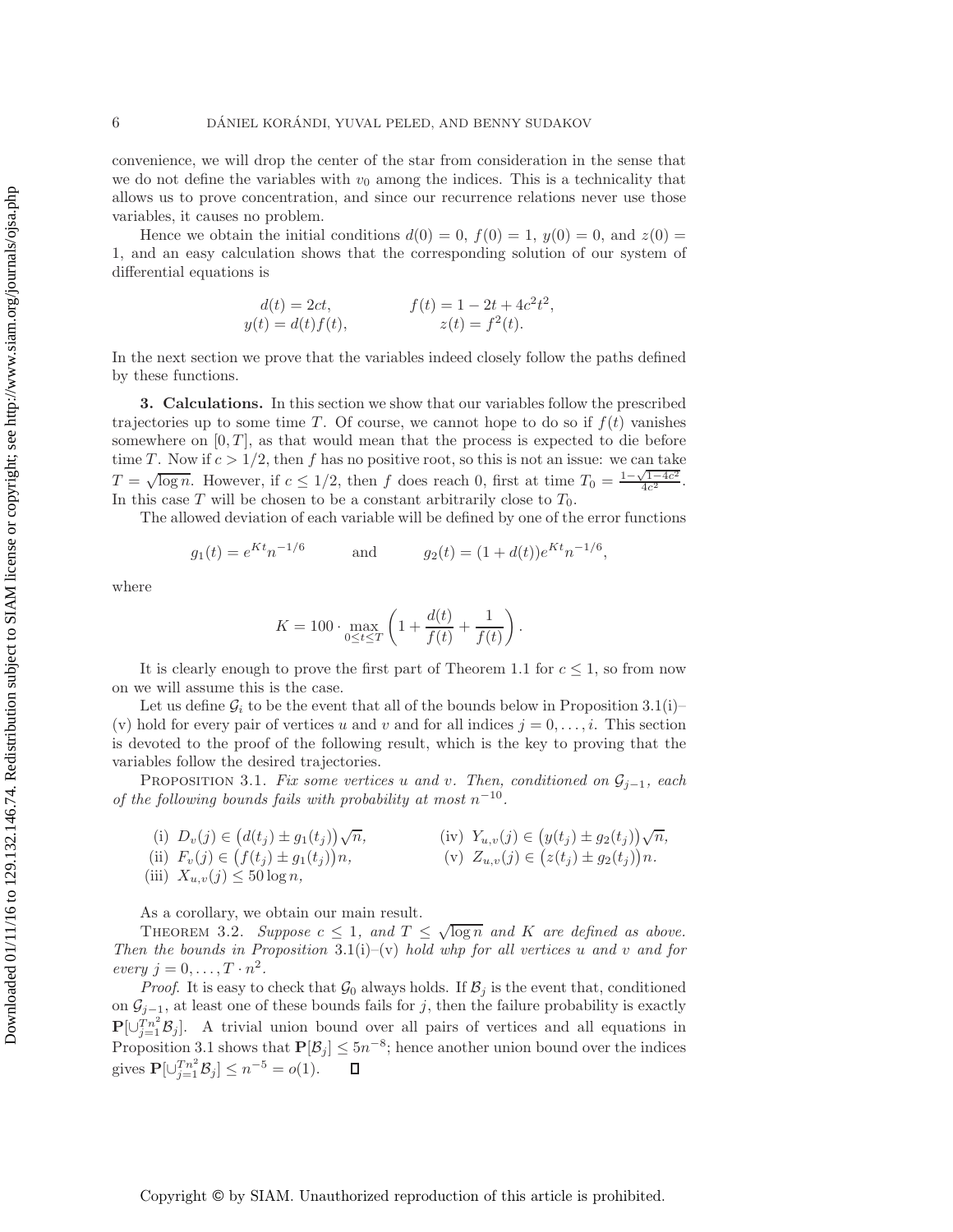To prove Proposition [3.1,](#page-5-1) we follow the strategy in [\[2\]](#page-18-2) and analyze each random variable separately. Our plan is to use some martingale concentration inequalities to bound the probability of large deviation. However, since we cannot track the exact values of the expectations (we can only estimate them by some intervals), we will use two separate sequences to bound each variable—a submartingale to bound from below, and a supermartingale to bound from above.

Recall that a stochastic process  $X_0, X_1, \ldots$  is called a *submartingale* if we have  $\mathbf{E}[X_{i+1}|X_1,\ldots,X_i] \geq X_i$  for all i, and a *supermartingale* if  $\mathbf{E}[X_{i+1}|X_1,\ldots,X_i] \leq X_i$ for all *i*. We say that a sequence  $X_0, X_1, \ldots$  of variables is  $(\eta, N)$ -bounded if  $X_i - \eta \leq$  $X_{i+1} \leq X_i + N$  for all i. We call a sequence of pairs  $X_0^{\pm}, X_1^{\pm}, \ldots$  an  $(\eta, N)$ -bounded<br>martingale pair if  $X^+$   $X^+$  is an  $(n, N)$ -bounded submartingale and  $X^ X^-$  is martingale pair if  $X_0^+, X_1^+, \ldots$  is an  $(\eta, N)$ -bounded submartingale and  $X_0^-, X_1^-, \ldots$  is an  $(\eta, N)$ -bounded supermartingale. The following concentration results of Bohman [\[2\]](#page-18-2) are essential for proving that the variables follow the desired trajectories.

<span id="page-6-0"></span>LEMMA 3.3 (Bohman). *Suppose*  $\eta \le N/10$  *and*  $a < \eta m$ . If  $0 \equiv X_0^{\pm}, X_1^{\pm}, \ldots$  *is*  $N$ , bounded martingals noir, then *an* (η, N)*-bounded martingale pair, then*

$$
\mathbf{P}[X_m^+ \le -a] \le e^{-\frac{a^2}{3\eta m N}} \qquad \text{and} \qquad \mathbf{P}[X_m^- \ge a] \le e^{-\frac{a^2}{3\eta m N}}.
$$

The general idea for analyzing a random variable  $R(i)$ , representing any of the above five variables, is the following. In step  $i$ , an open triple is sampled, and thus with probability  $p$  a new edge is added to our graph. We split the one-step change in  $R(i)$  into two nonnegative variables:  $A_i$  is the gain and  $C_i$  is the loss in step i, so  $R(j) = R(0) + \sum_{i=1}^{j} A_i - C_i$ . The gain comes from the contribution of the added edge after a successful sample. Loss can only occur when some open triple stops being edge after a successful sample. Loss can only occur when some open triple stops being open, either because it was sampled or because its missing edge was added through some other open triple (although the effect of the latter event is negligible compared to the former if the codegrees are small).

Next we estimate the expectation of  $A_i$  (using the recurrence relations we hinted at in section [2\)](#page-2-0) so that we can define  $A_i^+$  and  $A_i^-$ , shifted copies of  $A_i$  with nonnegative and nonpositive expectations, respectively. This way  $B_j^{\pm} = \sum_{i=1}^j A_i^{\pm}$  is an  $(\eta, N)$ -<br>bounded martingale pair, where *n* is approximately the expectation and *N* is some bounded martingale pair, where  $\eta$  is approximately the expectation and N is some trivial upper bound on  $A_i$ . We do the same with the  $C_i$  to define  $C_i^{\pm}$  and the martingale pair  $D_j^{\pm} = \sum_{i=1}^j C_i^{\pm}$ .<br>Finally, we establish a conn

Finally, we establish a connection between the concentration of  $R(j) = R(0)$  +  $\sum_{i=1}^{j} A_i - C_i$  and the concentration of our shifted variables  $B_j^{\pm}$  and  $D_j^{\pm}$  in Lemma [3.7,](#page-8-0) and then use the concentration of martingale pairs, Lemma [3.3,](#page-6-0) to bound the error probabilities in Corollary [3.8.](#page-9-0)

The rest of this section is devoted to the actual calculations. The reader might want to skip the details on the first reading. The first subsection establishes the tools we use to prove concentration, while the remaining five subsections prove one-by-one the five parts of Proposition [3.1.](#page-5-1)

**3.1. Tools.** The following claim will help us clean up the calculations of the expectations. Recall that  $K = 100 \cdot \max_{0 \le t \le T} \left(1 + \frac{d(t)}{f(t)} + \frac{1}{f(t)}\right)$ .

<span id="page-6-1"></span>CLAIM 3.4. Let  $0 \le t \le T$  so that  $f(t) > 0$  is bounded away from 0 *(t might depend on n). If*  $r(t)$  *is one of the functions* 1*, d(t) or*  $f(t)$ *, then* 

$$
\frac{(r(t) \pm g_1(t))(f(t) \pm g_1(t))\left(1 + O\left(\frac{\log n}{\sqrt{n}}\right)\right)}{f(t) \pm g_1(t)} \subseteq r(t) \pm \frac{K}{20}g_1(t)
$$
 and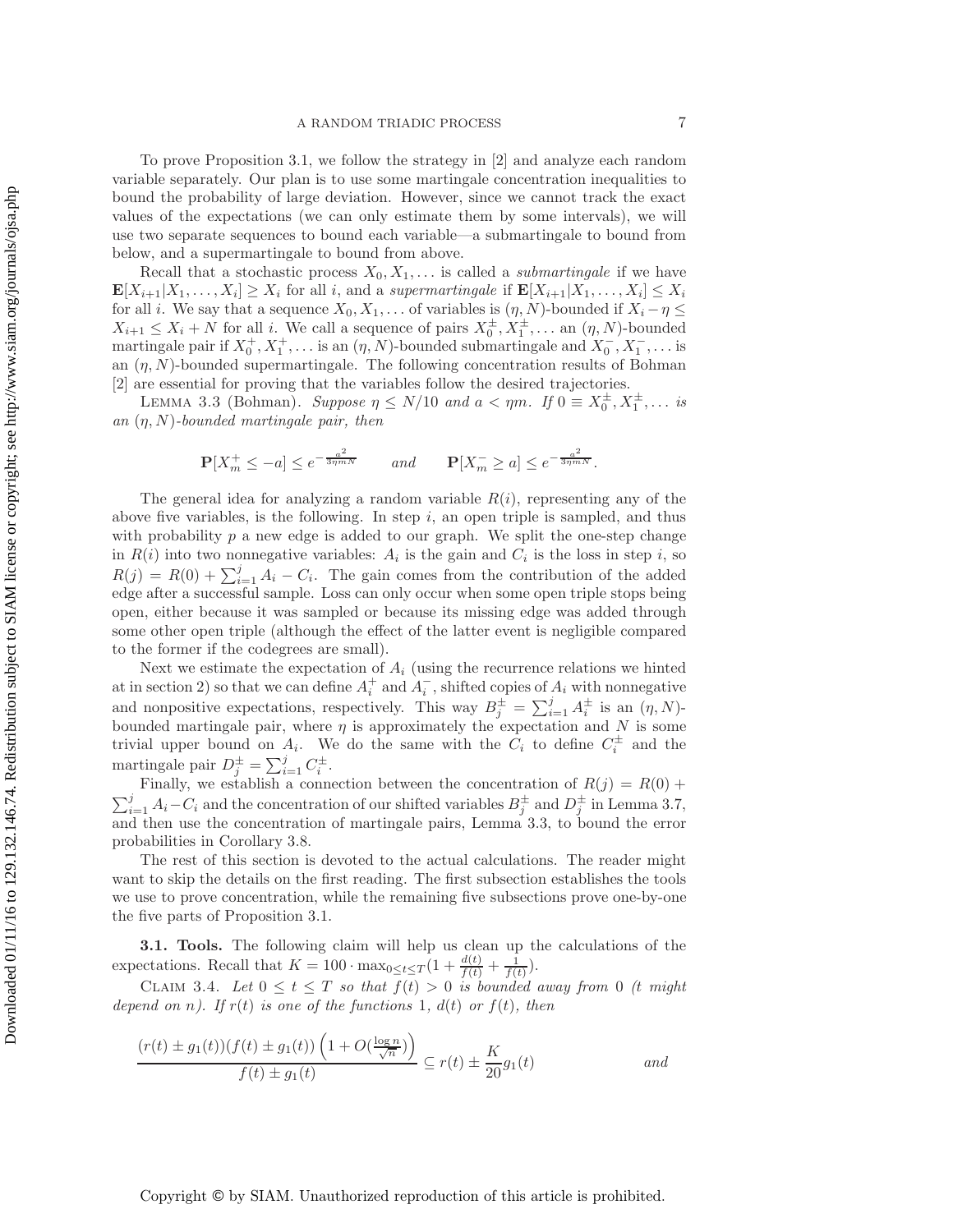8 DÁNIEL KORÁNDI, YUVAL PELED, AND BENNY SUDAKOV

$$
\frac{(r(t) \pm g_1(t))(y(t) \pm g_2(t))\left(1 + O\left(\frac{\log^2 n}{\sqrt{n}}\right)\right)}{f(t) \pm g_1(t)} \subseteq r(t)d(t) \pm \frac{K}{20}g_2(t) \quad \text{and also}
$$

$$
\frac{(z(t) \pm g_2(t))\left(1 + O\left(\frac{\log n}{\sqrt{n}}\right)\right)}{f(t) \pm g_1(t)} \subseteq f(t) \pm \frac{K}{20}g_2(t).
$$

*Proof*. Straightforward calculus shows that

$$
\frac{1}{f(t) \pm g_1(t)} \subseteq \left(\frac{1}{f(t)} \pm \frac{g_1(t)}{f^2(t)} + O\left(\frac{g_1^2(t)}{f^3(t)}\right)\right).
$$

Using this, we will multiply out the formulas on the left-hand side of the inequalities. Note that  $g_1(t)$  and  $g_2(t)$  are both  $O(n^{-1/7})$ , so in the expanded formulas, any term containing two factors of the type  $g_{\alpha}(t)$  or a factor of  $O(\frac{\text{polylog }n}{\sqrt{n}})$  is consumed by an  $O(n^{-2/7})$  error term. Hence the left-hand side of the first inequality is contained in

$$
(r(t) \pm g_1(t))(f(t) \pm g_1(t))\left(1 + O\left(\frac{\log n}{\sqrt{n}}\right)\right)\left(\frac{1}{f(t)} \pm \frac{g_1(t)}{f^2(t)} + O(n^{-2/7})\right)
$$
  

$$
\subseteq r(t) \pm \left(\frac{2r(t)}{f(t)} + 1\right)g_1(t) + O(n^{-2/7}) \subseteq r(t) \pm \frac{K}{20}g_1(t).
$$

Similarly, the left-hand side of the second inequality is contained in

$$
(r(t) \pm g_1(t))(y(t) \pm g_2(t)) \left(1 + O\left(\frac{\log^2 n}{\sqrt{n}}\right)\right) \left(\frac{1}{f(t)} \pm \frac{g_1(t)}{f^2(t)} + O(n^{-2/7})\right)
$$
  
\n
$$
\subseteq r(t)d(t) \pm \left(\frac{r(t)}{f(t)} + \frac{y(t)}{f(t)(1 + d(t))} + \frac{r(t)y(t)}{f^2(t)(1 + d(t))}\right)g_2(t) + O(n^{-2/7})
$$
  
\n
$$
\subseteq r(t)d(t) \pm \frac{K}{20}g_2(t)
$$

using  $y(t) = f(t)d(t)$  and  $g_2(t) = (1 + d(t))g_1(t)$ . Finally, the left-hand side of the last inequality is contained in

$$
(z(t) \pm g_2(t)) \left( 1 + O\left(\frac{\log n}{\sqrt{n}}\right) \right) \left( \frac{1}{f(t)} \pm \frac{g_1(t)}{f^2(t)} + O(n^{-2/7}) \right)
$$
  

$$
\subseteq f(t) \pm \left( \frac{1}{f(t)} + \frac{z(t)}{f^2(t)(1 + d(t))} \right) g_2(t) + O(n^{-2/7}) \subseteq f(t) \pm \frac{K}{20} g_1(t)
$$

using  $z(t) = f^2(t)$ .  $\Box$ 

The remaining lemmas connect the concentration of the original variables and those shifted by the expectations. We will use the following observations in the calculations.

<span id="page-7-0"></span>CLAIM 3.5. *Set*  $t_i = \frac{i}{n_i^2}$  and let  $s(t)$  be a differentiable function on  $[0, T]$  such *that*  $\sup_{t \in [0,T]} |s'(t)| = O(p\omega y \log n)$ *. Then* 

$$
\frac{1}{n^2} \sum_{i=0}^{j-1} s(t_i) = \int_0^{t_j} s(\tau) d\tau + O(n^{-1}).
$$

*Proof.* It is a well-known fact in numerical analysis that for reals  $a \leq q \leq b$ 

$$
\left| \int_a^b s(\tau) d\tau - (b-a)s(q) \right| \le (b-a)^2 \sup_{t \in [a,b]} |s'(t)|.
$$

Copyright © by SIAM. Unauthorized reproduction of this article is prohibited.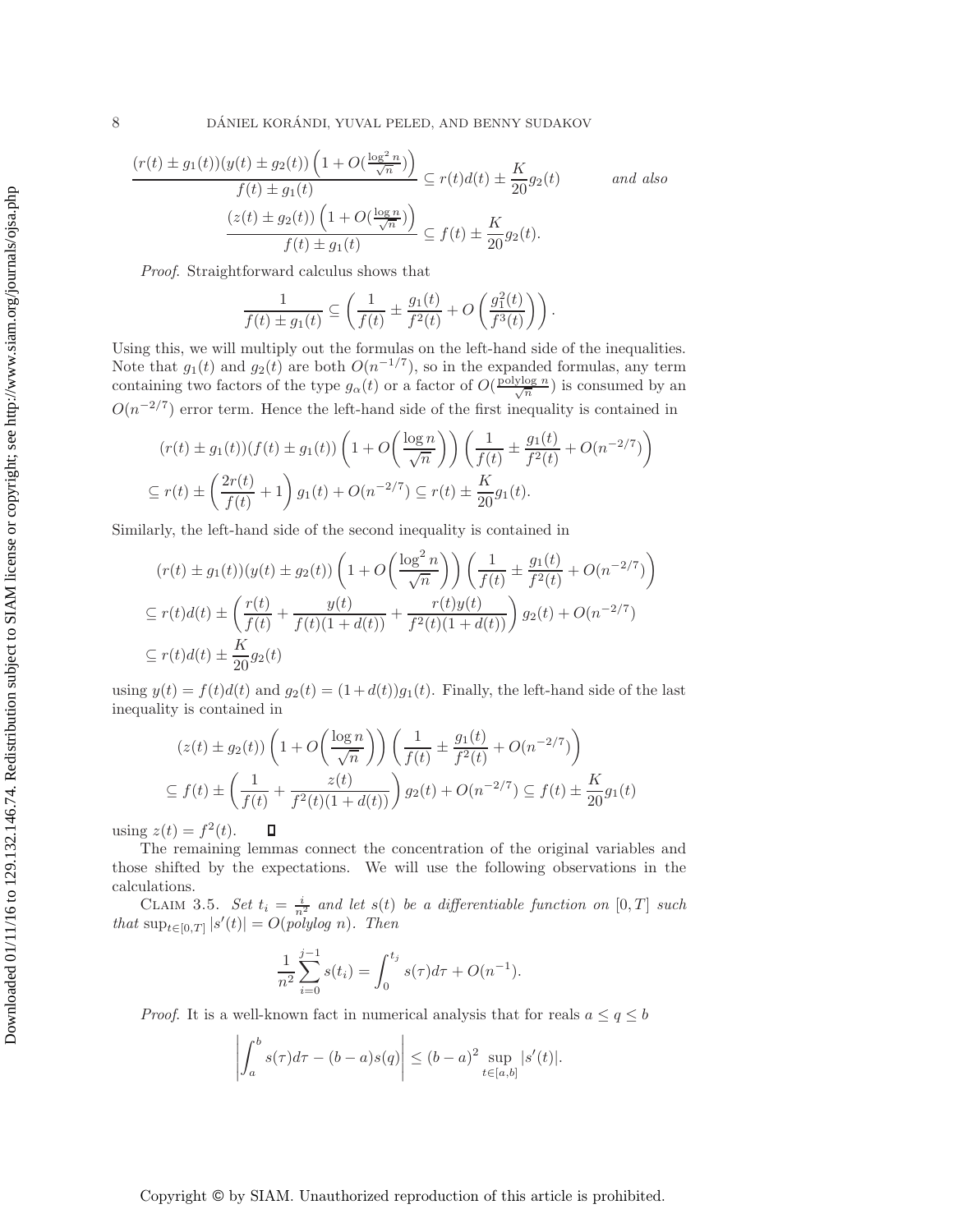Taking  $a = q = t_i$  with  $b = t_{i+1}$  and using  $t_{i+1} - t_i = \frac{1}{n^2}$ , this gives

$$
\left| \int_{t_i}^{t_{i+1}} s(\tau) d\tau - \frac{s(t_i)}{n^2} \right| \le \frac{t_{i+1} - t_i}{n^2} \sup_{t \in [t_i, t_{i+1}]} |s'(t)|,
$$

and summing these up for  $i = 0, \ldots, j - 1$ , we get

$$
\left| \int_0^{t_j} s(\tau) d\tau - \frac{1}{n^2} \sum_{i=0}^{j-1} s(t_i) \right| \le \frac{t_j \cdot \sup_{t \in [0, t_j]} |s'(t)|}{n^2} = O\left(\frac{\text{polylog } n}{n^2}\right) \le O(n^{-1}). \qquad \Box
$$

<span id="page-8-1"></span>This claim will be applied when s is one of the functions  $d', f', x', y', z', g'_1$ , and<br>n which gase s' is indeed bounded by  $O(\text{polylog } n)$  in the interval  $[0, \sqrt{\log n}]$ This claim will be applied when s is one of the functions  $a, f, x, y, z, g_1, s_2, g'_2$ , in which case s' is indeed bounded by  $O(\text{polylog } n)$  in the interval  $[0, \sqrt{\log n}]$ .

CLAIM 3.6. *For*  $\alpha \in \{1,2\}$  *we have* 

$$
\int_0^t g_\alpha(\tau)d\tau \leq \frac{1}{K}(g_\alpha(t) - n^{-1/6}).
$$

*Proof.* Note that  $g_{\alpha}(t) = \varphi(t)e^{Kt}n^{-1/6}$ , where  $\varphi(t)$  is either constant 1 or  $1+d(t)$ . In both cases,  $\varphi(0) = 1$  and  $\varphi'(t) \ge 0$  for  $t \ge 0$ , so

$$
\frac{g'_{\alpha}(t)}{K} = \left(\frac{1}{K}\varphi(t)e^{Kt}n^{-1/6}\right)' = (\varphi'(t)e^{Kt}/K + \varphi(t)e^{Kt})n^{-1/6} \ge g_{\alpha}(t).
$$

Hence

$$
\int_0^t g_{\alpha}(\tau) d\tau \le \int_0^t \frac{g'_{\alpha}(\tau)}{K} d\tau = \frac{1}{K} (g_{\alpha}(t) - n^{-1/6}),
$$

 $\Box$ as required.

It is time to formally define the shifted variables. Recall that if  $R(i)$  represents one of our random variables, then we use the nonnegative variables  $A_i$  and  $C_i$  for the one-step increase and decrease in R, respectively, so that  $R(i) - R(i - 1) = A_i - C_i$ . Our aim is to show that  $R(i)$  is approximately  $n^{\gamma}r(t_i)$  for some real  $\gamma$ , where the error (the allowed fluctuation of R) is bounded by  $n^{\gamma}g_{\alpha}(t_i)$  for some  $\alpha \in \{1,2\}$ . Here our choice of  $\gamma$  and  $\alpha$  depends on the variable R represents:  $\gamma$  will be 1 for F and Z, 1/2 for D and Y, and 0 for X, while  $\alpha$  will be 1 for D and F and 2 for X, Y, and Z.

To show the concentration of  $R$ , we approximate  $A_i$  and  $C_i$  by their expectations, which, as we shall prove, lie in the intervals  $n^{\gamma-2}(r_A(t_{i-1}) \pm \frac{K}{2} g_\alpha(t_{i-1}))$  and<br> $n^{\gamma-2}(r_A(t_{i-1}) \pm K g_\alpha(t_{i-1}))$  respectively for some appropriately chosen functions  $n^{\gamma-2}(r_C(t_{i-1}) \pm \frac{K}{2} g_\alpha(t_{i-1}))$ , respectively, for some appropriately chosen functions  $r_1(t)$  and  $r_2(t)$ . Thus we say define the shifted variables  $A^+$  and  $C^+$  beyong nanneg  $r_A(t)$  and  $r_C(t)$ . Thus we can define the shifted variables  $A_i^+$  and  $C_i^+$  having nonnegative expectation, as well as  $A_i^-$  and  $C_i^-$  having nonpositive expectation as follows:

$$
A_i^{\pm} = A_i - n^{\gamma - 2} \left( r_A(t_{i-1}) \mp \frac{K}{2} g_\alpha(t_{i-1}) \right) \quad \text{with} \quad B_j^{\pm} = \sum_{i=1}^j A_i^{\pm} \text{ and}
$$
  

$$
C_i^{\pm} = C_i - n^{\gamma - 2} \left( r_C(t_{i-1}) \mp \frac{K}{2} g_\alpha(t_{i-1}) \right) \quad \text{with} \quad D_j^{\pm} = \sum_{i=1}^j C_i^{\pm}.
$$

<span id="page-8-0"></span>LEMMA 3.7. *Suppose the variable* R *satisfies*  $R(j) = n^{\gamma}r(0) + \sum_{i=1}^{j} A_i - C_i$ ,<br>re r is a polynomial in t such that  $r'(t) = r_1(t) - r_2(t)$ . Then *where* r *is a polynomial in* t *such that*  $r'(t) = r_A(t) - r_C(t)$ *. Then* 

$$
R(j) \le n^{\gamma}(r(t_j) + g_{\alpha}(t_j)) - n^{\gamma - 1/6}/2 + B_j^- - D_j^+ \quad and
$$
  

$$
R(j) \ge n^{\gamma}(r(t_j) - g_{\alpha}(t_j)) + n^{\gamma - 1/6}/2 + B_j^+ - D_j^-.
$$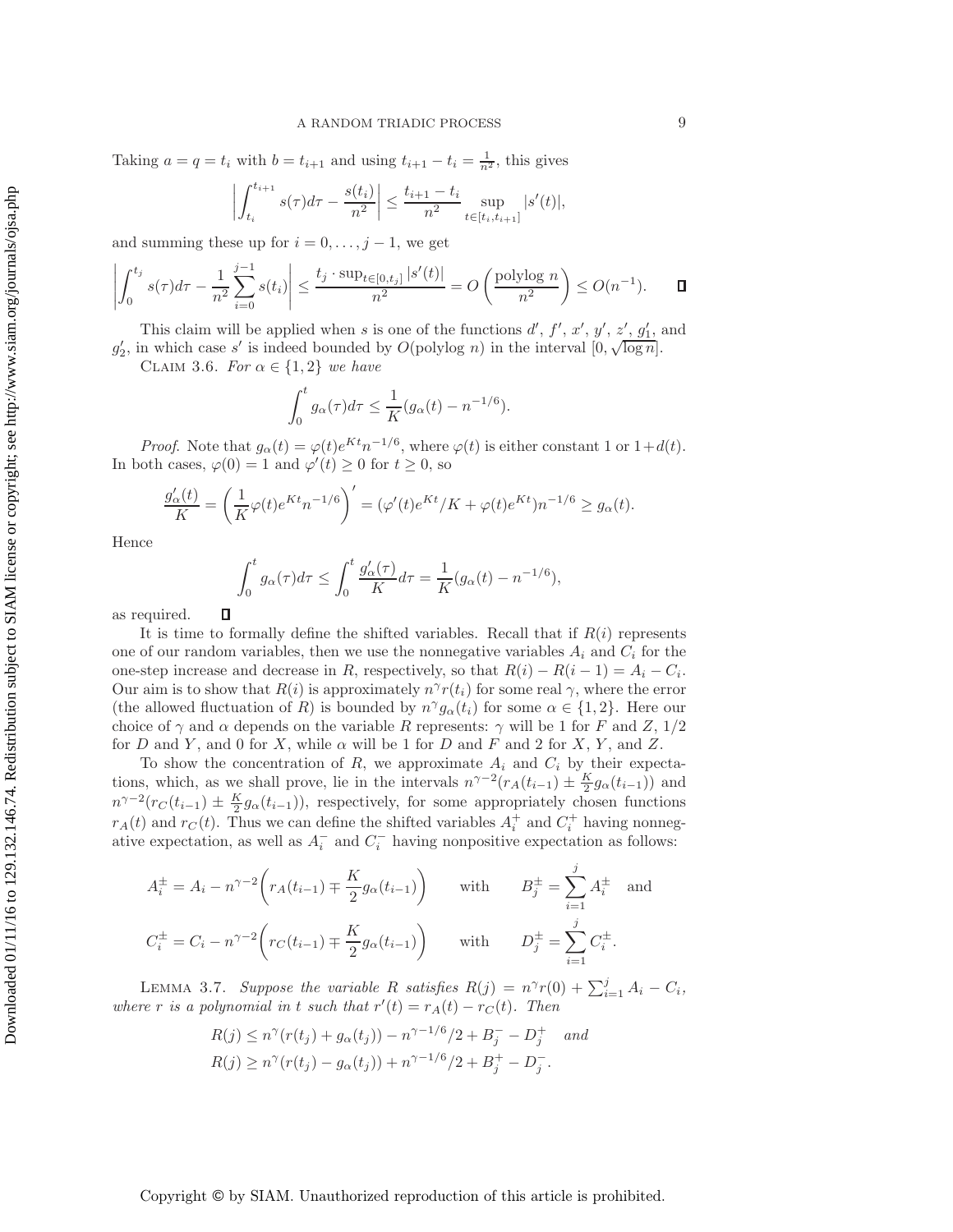*Proof*. Let us first consider the upper bound:

$$
R(j) = n^{\gamma}r(0) + \sum_{i=1}^{j} A_i - C_i
$$
  
=  $n^{\gamma}r(0) + \sum_{i=1}^{j} \left( A_i^{-} + n^{\gamma - 2} \left( r_A(t_{i-1}) + \frac{K}{2} g_{\alpha}(t_{i-1}) \right) \right)$   

$$
- \sum_{i=1}^{j} \left( C_i^{+} + n^{\gamma - 2} \left( r_C(t_{i-1}) - \frac{K}{2} g_{\alpha}(t_{i-1}) \right) \right)
$$
  
=  $B_j^{-} - D_j^{+} + n^{\gamma}r(0) + n^{\gamma - 2} \sum_{i=1}^{j} \left( r_A(t_{i-1}) - r_C(t_{i-1}) \right) + n^{\gamma - 2} \sum_{i=1}^{j} K g_{\alpha}(t_{i-1}).$ 

Now we apply Claim [3.5](#page-7-0) with functions  $r_A(t) - r_C(t)$  (a polynomial) and  $Kg_\alpha(t)$ (a product of a polynomial and an exponential function). As  $T \n\t\leq \sqrt{\log n}$ , their derivatives are clearly bounded by  $O(polylog n)$  on  $[0, T]$ .

$$
R(j) \leq B_j^- - D_j^+ + n^{\gamma} r(0) + n^{\gamma} \int_0^{t_j} (r_A(\tau) - r_C(\tau)) d\tau + n^{\gamma} \int_0^{t_j} K g_{\alpha}(\tau) d\tau + O(n^{-1})
$$
  
 
$$
\leq n^{\gamma} (r(t_j) + g_{\alpha}(t_j)) - n^{\gamma - 1/6} / 2 + B_j^- - D_j^+,
$$

using Claim [3.6](#page-8-1) and  $n^{\gamma-1/6} + O(n^{-1}) \ge n^{\gamma-1/6}/2$  in the last step.

The lower bound comes from an analogous argument by changing the appropriate signs. П

<span id="page-9-0"></span>Using this, we can estimate the probability that  $R(j)$  deviates from its expectation.

COROLLARY 3.8. *Suppose the numbers*  $\gamma$ ,  $\alpha$  *and the functions* R, r, r<sub>A</sub>, r<sub>C</sub> satisfy *the conditions of Lemma* [3.7](#page-8-0)*. Suppose furthermore that*  $B_2^{\pm}$  *and*  $D_3^{\pm}$  *are*  $(\eta_1, N_1)$ *-b sumbod and*  $(\eta_2, N_1)$  *bounded mentionals pairs respectively where*  $\eta$  *N*  $\leq$  *c s n*<sup>1</sup> *bounded and*  $(\eta_2, N_2)$ *-bounded martingale pairs, respectively, where*  $\eta_\beta N_\beta \leq \varepsilon$  *and*  $\eta_{\beta} < N_{\beta}/10$  for  $\beta = 1, 2$ . Then the probability that  $R(j) \notin n^{\gamma}(r(t_j) \pm g_{\alpha}(t_j))$  is at  $most \ 4e^{-\frac{n^{2\gamma-1/3}}{50\varepsilon j}}.$ 

*Proof.* Lemma [3.7](#page-8-0) shows that  $R(j) > n^{\gamma}(r(t_j) + g_{\alpha}(t_j))$  implies  $n^{\gamma-1/6}/2 <$  $B_i^- - D_i^+$ ; hence this event is contained in the union of the events  $n^{\gamma-1/6}/4 < B_i^-$ and  $-n^{\gamma-1/6}/4 > D_i^+$ . A straightforward application of Lemma [3.3](#page-6-0) then gives a bound of  $e^{-\frac{n^{2\gamma-1/3}}{50\epsilon_j}}$  on the probability of each event; thus  $R(j) > n^{\gamma}(r(t_j) + g_{\alpha}(t_j))$ occurs with probability at most  $2e^{-\frac{n^{2\gamma-1/3}}{50\varepsilon j}}$ . 50 A similar argument using the other inequality of Lemma [3.7](#page-8-0) gives the same bound on the probability of the event  $R(j)$  $n^{\gamma}(r(t_i) - g_{\alpha}(t_i))$ , finishing the proof. П

**3.2. Degrees.** Recall that in this section, and also in the next four sections, we assume  $\mathcal{G}_{j-1}$  holds, i.e., the values of  $D_v$ ,  $F_v$ ,  $X_{u,v}$ ,  $Y_{u,v}$ , and  $Z_{u,v}$  are all in the prescribed intervals during the first  $j - 1$  steps.

*Proof of Proposition* [3.1\(](#page-5-1)i). Let  $A_i$  be the indicator random variable of the event that an open triple at v was successfully sampled in step i. Then  $D_v(j) = \sum_{i=1}^j A_i$ .<br>The probability that  $A_{i+1} = 1$  is The probability that  $A_{i+1} = 1$  is

$$
\frac{2pF_v(i)}{\sum_w F_w(i)} \in \frac{2c(f(t_i) \pm g_1(t_i))}{n^{3/2}(f(t_i) \pm g_1(t_i))} \subseteq \frac{1}{n^{3/2}} \left(2c \pm \frac{K}{2}e^{Kt_i}n^{-1/6}\right)
$$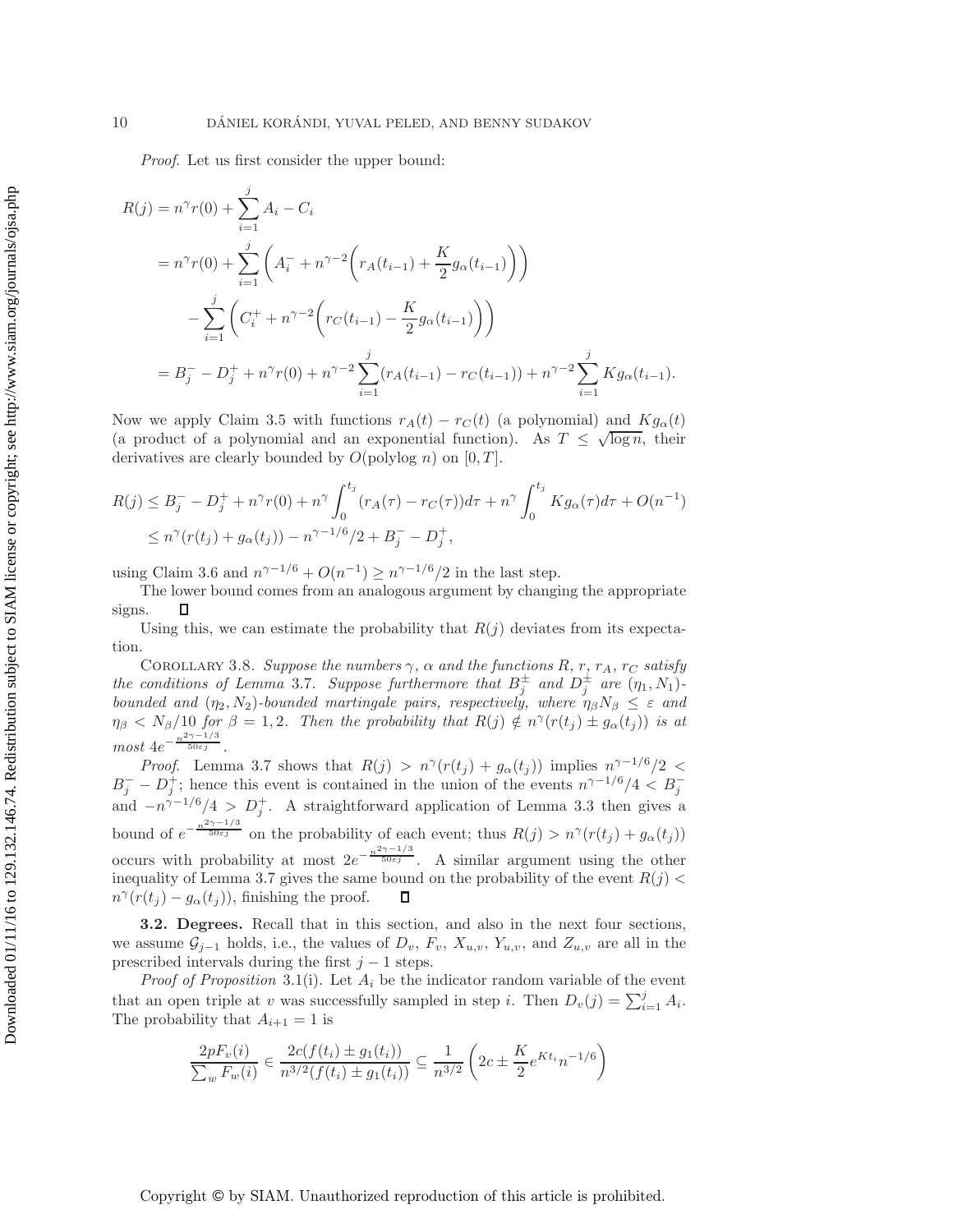using Claim [3.4.](#page-6-1)

Set

$$
A_i^{\pm} = A_i - \frac{1}{n^{3/2}} \left( 2c \mp \frac{K}{2} e^{Kt_{i-1}} n^{-1/6} \right) \text{ and } B_j^{\pm} = \sum_{i=1}^j A_i^{\pm};
$$

then  $B_{j}^{\pm}$  is a  $\left(\frac{3c}{n^{3/2}},1\right)$ -bounded martingale pair. So if we define  $C_i$  and  $r_C(t)$  to be 0 for all  $i$ , then all the conditions of Corollary [3.8](#page-9-0) are satisfied with the choice of  $r_A(t) = 2c, r(t) = d(t), \gamma = 1/2, \alpha = 1, \text{ and } \varepsilon = 3n^{-3/2}.$  Hence the probability that  $R(j) = D_v(j)$  is not in  $\sqrt{n}(d(t_j) \pm g_1(t_j))$  is less than  $4e^{\frac{-n^{1/6}}{\log n}} \leq n^{-10}$ , using  $150j \leq 150n^2\sqrt{\log n} \leq n^2 \log n$ .

# **3.3. Open triples.**

*Proof of Proposition* [3.1\(](#page-5-1)ii). Here we break the one-step change in  $F_v(i)$  into two parts:  $A_i$  will be the gain in the open triples at v caused by the *i*th sample and  $C_i$ will be the loss, so that we can write  $F_v(j) = n - 1 + \sum_{i=1}^{j} A_i - C_i$ .<br>We may lose a particular open triple *upp* in two different wave: ei

We may lose a particular open triple *uwv* in two different ways: either if we sample it, or if we successfully sample another open triple with the same missing edge vu. There are at most  $X_{u,v} \leq 50 \log n$  candidates for this other triple, and a successful sample has probability  $p = O(1/\sqrt{n})$ , so the linearity of expectation gives

$$
\mathbf{E}[C_{i+1}] = \frac{2F_v(i)(1 + O(\frac{\log n}{\sqrt{n}}))}{\sum_w F_w(i)} \in \frac{2(f(t_i) \pm g_1(t_i))(1 + O(\frac{\log n}{\sqrt{n}}))}{n(f(t_i) \pm g_1(t_i))}
$$

$$
\subseteq \frac{1}{n} \left(2 \pm \frac{K}{2} e^{Kt_i} n^{-1/6}\right)
$$

using Claim [3.4.](#page-6-1)

Set

$$
C_i^{\pm} = C_i - \frac{1}{n} \left( 2 \mp \frac{K}{2} e^{Kt_{i-1}} n^{-1/6} \right)
$$
 and  $D_j^{\pm} = \sum_{i=1}^j C_i^{\pm};$ 

then  $D_0^{\pm}, D_1^{\pm}, \ldots$  is a  $(\frac{3}{n}, 50 \log n)$ -bounded martingale pair, because one sample can<br>only "broak" the open triples with the same missing edge, and there are at most only "break" the open triples with the same missing edge, and there are at most codegree-many of them.

On the other hand, as we have already mentioned in section [2,](#page-2-0) there are two ways to obtain new open triples at  $v$ . The contribution of a new edge  $vu$  touching  $v$  in step  $i+1$  is  $D_u(i)-X_{u,v}(i)$  because it creates an open triple at v with any edge of u except if the third edge is already there. Alternatively, a new edge incident to a neighbor u of v creates a new open triple unless it connects to another neighbor of v. There are at most  $\sum_{u,u'\in D_v(i)} X_{u,u'}(i)$  open triples that could create an edge between two<br>neighbors of u.so neighbors of  $v$ , so

$$
\mathbf{E}[A_{i+1}] = \frac{2p}{\sum F_w(i)} \left( \sum_{wu \in F_v(i)} D_u(i) - X_{u,v}(i) \right) + \frac{2p}{\sum F_w(i)} \left( \sum_{u \in D_v(i)} F_u(i) - \sum_{u,u' \in D_v(i)} O(X_{u,u'}(i)) \right).
$$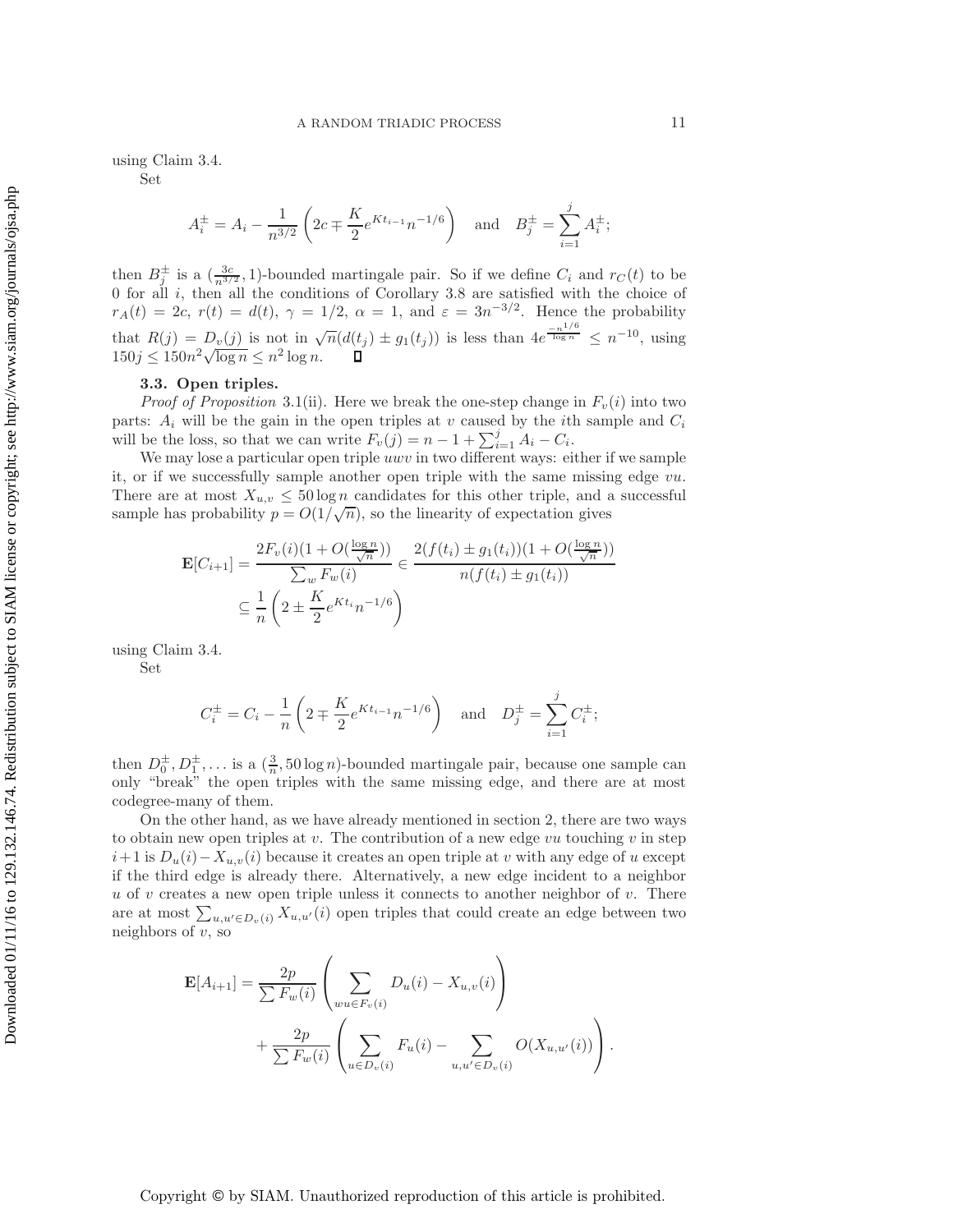Note how we abuse our notation to also think of the quantities  $D_v(i)$  and  $F_v(i)$  as the set they count. So  $u \in D_v(i)$  should be understood as a neighbor of v, and  $wu \in F_v(i)$ refers to an open triple vwu. Using Claim [3.4,](#page-6-1) we get

$$
\mathbf{E}[A_{i+1}] \in \frac{4c(d(t_i) \pm g_1(t_i))(f(t_i) \pm g_1(t_i))(1 - O(\frac{\log n}{\sqrt{n}}))}{n(f(t_i) \pm g_1(t_i))}
$$

$$
\subseteq \frac{1}{n} \left(4cd(t_i) \pm \frac{K}{2}e^{Kt_i}n^{-1/6}\right).
$$

This means that for

$$
A_i^{\pm} = A_i - \frac{1}{n} \left( 4cd(t_{i-1}) \mp \frac{K}{2} e^{Kt_{i-1}} n^{-1/6} \right) \text{ and } B_j^{\pm} = \sum_{i=1}^j A_i^{\pm},
$$

 $B_0^{\pm}, B_1^{\pm}, \ldots$  is a martingale pair.<br>Noxt we show that it is a

 $D_1$ ,... is a martingale pair.<br>Next, we show that it is a  $(\frac{\log n}{n}, \sqrt{n}\log n)$ -bounded martingale pair. Indeed, adding an edge vw in step  $i + 1$  can increase the number of open triples at v by at most  $A_i \leq D_w(i)$ , whereas an edge ww' not touching v can only increase it by one. The upper bound then comes from  $D_w(i) = O(\sqrt{n \log n}) \leq \sqrt{n} \log n$  and  $A_i \geq A_i^{\pm}$ . The upper bound then comes from  $D_w(t) = O(\sqrt{n} \log n) \le \sqrt{n} \log n$  and  $A_i \le A_i$ .<br>On the other hand,  $A_i^{\pm}$  is smallest when  $A_i = 0$ . Observing that  $4cd(t) \le 8c^2 \sqrt{\log n}$ , we see that the change is bounded from below by  $(-\log n/n)$ .

Therefore, we can apply Corollary [3.8](#page-9-0) with  $r_A(t)=4cd(t), r_C(t) = 2, r(t) = f(t),$  $\gamma = 1$ ,  $\alpha = 1$ , and  $\varepsilon = \log^2 n / \sqrt{n}$  to show that the probability that  $R(j) = F_v(j) + 1$ (or  $F_v(j)$ ) is not in the interval  $n(f(t_j) \pm g_1(t_j))$  is at most  $4e^{-n^{1/6}/\log^3 n} \leq n^{-10}$ .  $\Box$ 

## **3.4. 3-walks.**

*Proof of Proposition* [3.1\(](#page-5-1)iv). Once again, we break the one-step change in  $Y_{u,v}(i)$ into two parts:  $A_i$  will be the gain in the open 3-walks from  $u$  to  $v$  caused by the *i*th sample and  $C_i$  will be the loss, so we can write  $Y_{u,v}(j) = \sum_{i=1}^j A_i - C_i$ .<br>We lose a particular 3-walk *uww'v* either if we sample its open trip

We lose a particular 3-walk  $uww'v$  either if we sample its open triple  $uww'$  or if we add the missing edge  $uw'$  by successfully sampling some other triple (as before, the latter event is unlikely since the codegrees are small). Then the linearity of expectation and Claim [3.4](#page-6-1) gives

$$
\mathbf{E}[C_{i+1}] = \frac{2Y_{u,v}(i)(1 + O(\frac{\log n}{\sqrt{n}}))}{\sum_{w} F_w(i)} \in \frac{2(y(t) \pm g_2(t))(1 + O(\frac{\log n}{\sqrt{n}}))}{n^{3/2}(f(t) \pm g_1(t))}
$$

$$
\subseteq \frac{1}{n^{3/2}} \left(2d(t) \pm \frac{K}{2}g_2(t)\right).
$$

So defining

$$
C_i^{\pm} = C_i - \frac{1}{n^{3/2}} \left( 2d(t_{i-1}) \mp \frac{K}{2} g_2(t_{i-1}) \right)
$$
 and  $D_j^{\pm} = \sum_{i=1}^j C_i^{\pm}$ ,

we get that  $D_0^{\pm}, D_1^{\pm}, \ldots$  is a  $(\frac{\log n}{n^{3/2}}, 50 \log n)$ -bounded martingale pair.

Now let us look at  $A_{i+1}$ , the number of ways a new open 3-walk  $uww'v$  can be created in step  $i + 1$ . We follow the analysis described in section [2.](#page-2-0) If uw is the new edge, then we need to count the 4-walks  $utww'v$  in  $G_i$  where w' is not u or a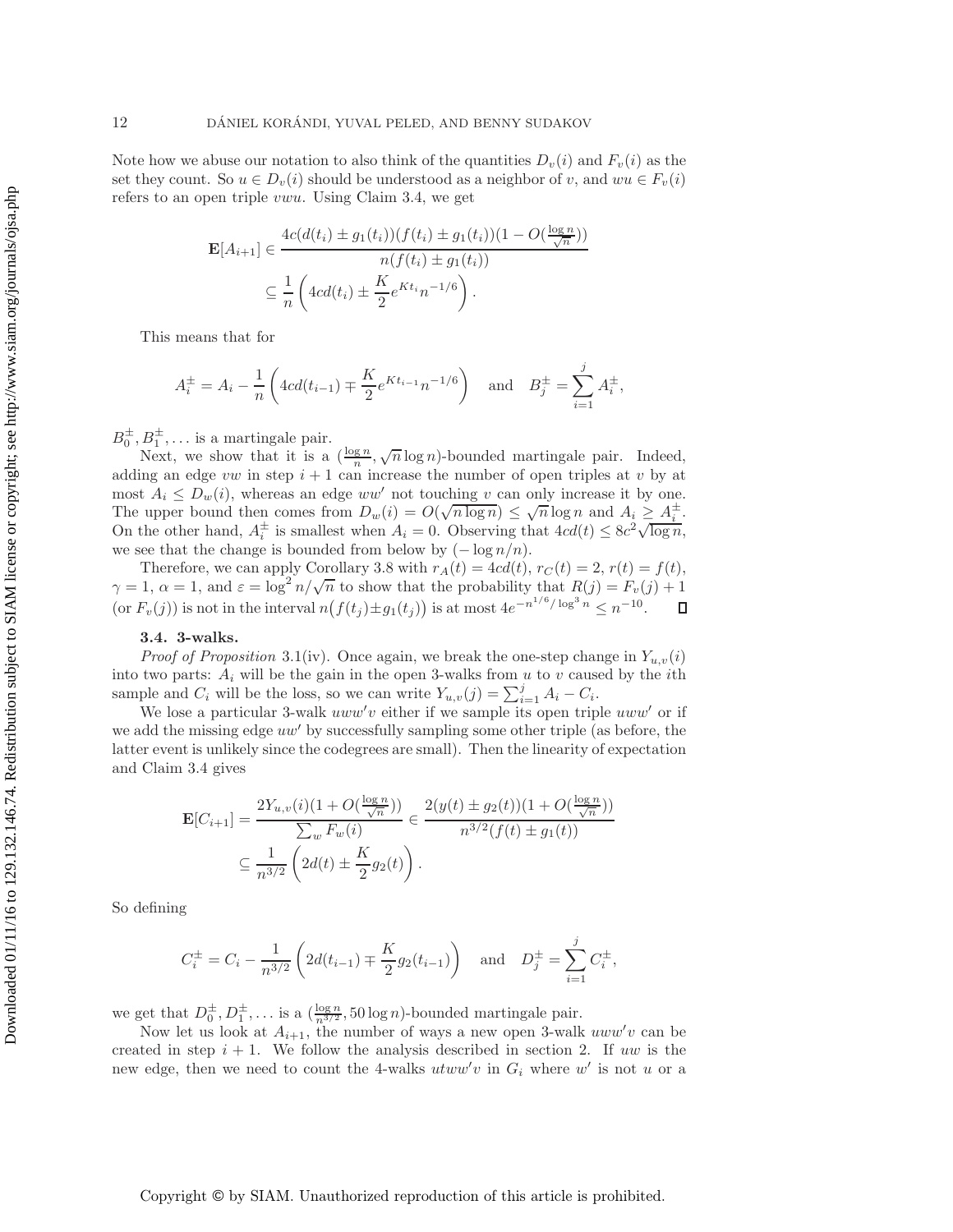neighbor of  $u$ , and  $utw$  is open. Let  $N$  be the set of such candidates for  $w'$ ; then  $|N| = D_v(i) - O(\log n)$ , and the expected contribution to  $A_{i+1}$  of this type is

$$
\frac{2p \sum_{w' \in N} Y_{u,w'}(i)}{\sum_{r} F_r(i)} \in \frac{2c(d(t) \pm g_1(t) + O(\frac{\log n}{\sqrt{n}})) (y(t) \pm g_2(t))}{n^{3/2}(f(t) \pm g_1(t))}
$$

$$
\subseteq \frac{1}{n^{3/2}} \left( \frac{2cd(t)y(t)}{f(t)} \pm \frac{K}{6} g_2(t) \right).
$$

Strictly speaking, we are using the linearity of expectation over the indicator variables for each fixed 3-walk  $uww'v$ . The probability that this walk is created is the number of t's such that utww' is an open 3-walk in  $G_i$ , divided by the number of open triples.

We similarly get that the expected contribution where  $ww'$  is the new edge is

$$
\frac{2p\sum_{w'\in N}Y_{w',u}(i)}{\sum_{r}F_r(i)} \in \frac{1}{n^{3/2}}\left(\frac{2cd(t)y(t)}{f(t)} \pm \frac{K}{6}g_2(t)\right),\,
$$

whereas new open 3-walks where  $w'v$  is the new edge come from open 4-walks  $uww'tv$ in  $G_i$ , so the expected contribution of this type is

$$
\frac{2pZ_{u,v}(i)}{\sum_r F_r(i)} \in \frac{2c(z(t) \pm g_2(t))}{n^{3/2}(f(t) \pm g_1(t))} \subseteq \frac{1}{n^{3/2}} \left(\frac{2cz(t)}{f(t)} \pm \frac{K}{6}g_2(t)\right).
$$

Putting all of these together, we see that for

$$
A_i^{\pm} = A_i - \frac{1}{n^{3/2}} \left( \frac{2c \left( 2d(t_{i-1})y(t_{i-1}) + z(t_{i-1}) \right)}{f(t_{i-1})} \pm \frac{K}{2} g_2(t_{i-1}) \right),
$$

 $B_j^{\pm} = \sum_{i=1}^j A_i^{\pm}$  is a martingale pair. In fact, it is  $\left(\frac{\log^2 n}{n^{3/2}}, 50 \log n\right)$ -bounded, since a new edge can contribute at most codegree-many new 3-walks new edge can contribute at most codegree-many new 3-walks.

Now we can apply Corollary [3.8](#page-9-0) with  $r_A(t) = 2c(2d(t)y(t) + z(t))/f(t)$ ,  $r_C(t) =$  $2y(t)/f(t)$ ,  $r(t) = y(t)$  (recall the differential equation that y satisfies to see that  $r' = r_A - r_C$ ,  $\gamma = 1/2$ ,  $\alpha = 2$ , and  $\varepsilon = \log^4 n/n^{3/2}$  to show that the probability that  $R(j) = Y_{u,v}(j)$  is not in the interval  $\sqrt{n}(y(t_j) \pm g_2(t_j))$  is at most  $4e^{-n^{1/6}/\log^5 n} \le$  $n^{-10}$ .  $\Box$ 

#### **3.5. 4-walks.**

*Proof of Proposition* [3.1\(](#page-5-1)v). This time we define  $A_i$  to be the number of new open 4-walks created in step i and  $C_i$  to be the number of open 4-walks we lose in step i, so that  $Z_{u,v}(j) = n - 2 + \sum_{i=1}^{j} A_i - C_i$ .<br>Once again we lose an open  $A$ -walk

Once again, we lose an open 4-walk  $uww'w''v$  if one of its open triples  $uww'$  or  $w'w''v$  is sampled, or if one of their missing edges  $uw'$  or  $w'v$  is added through a successful sample of a different open triple. Hence we get, using Claim [3.4,](#page-6-1)

$$
\mathbf{E}[C_{i+1}] = \frac{4Z_{u,v}(i)(1 + O(\frac{\log n}{\sqrt{n}}))}{\sum_{w} F_w(i)} \in \frac{4(z(t) \pm g_2(t))(1 + O(\frac{\log n}{\sqrt{n}}))}{n(f(t) \pm g_1(t))}
$$

$$
\subseteq \frac{1}{n} \left(\frac{4z(t)}{f(t)} \pm \frac{K}{2}g_2(t)\right).
$$

So defining

$$
C_i^{\pm} = C_i - \frac{1}{n} \left( \frac{4z(t_{i-1})}{f(t_{i-1})} \mp \frac{K}{2} g_2(t_{i-1}) \right)
$$
 and  $D_j^{\pm} = \sum_{i=1}^j C_i^{\pm}$ ,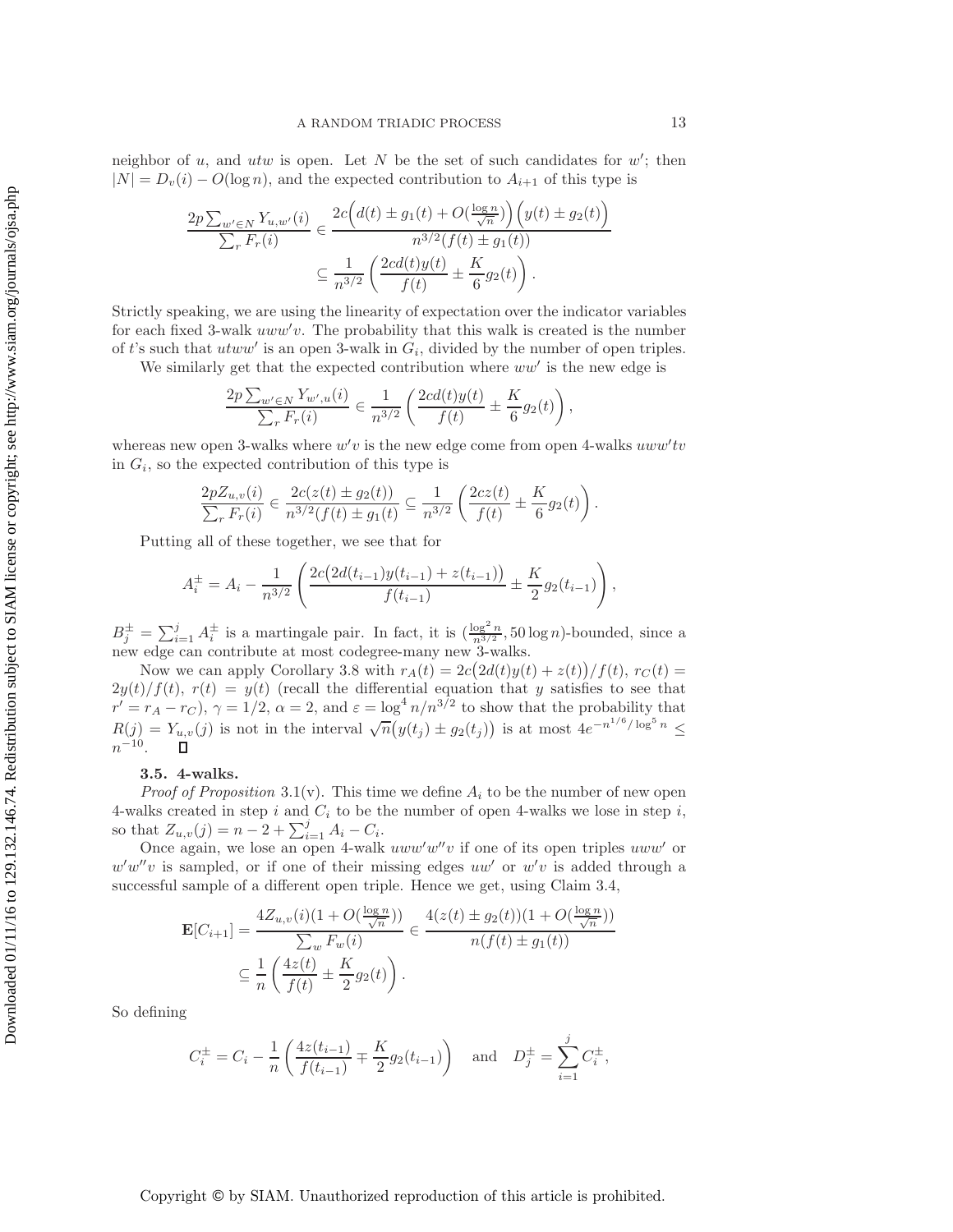we get that  $D_0^{\pm}, D_1^{\pm}, \ldots$  is a  $(\frac{\log^2 n}{n}, 2500 \log^2 n)$ -bounded martingale pair, because an added edge of the form *uw'* or *w'* can ruin at most  $X \rightarrow X \rightarrow \mathbb{Z}$  (50 log n)<sup>2</sup> open added edge of the form  $uw'$  or  $w'v$  can ruin at most  $X_{u,w'} \cdot X_{w',v} \leq (50 \log n)^2$  open 4-paths.

On the other hand, the analysis in section [2](#page-2-0) shows that a new open 4-walk  $uww'w''v$  can be created in four different ways, based on which one of the four edges was added in step  $i + 1$ . In the case when uw is the new edge, we need to count the 5-walks  $utww'w''v$  where  $utw$  and  $vw''w'$  are open and w' is not u or a neighbor of u. Let M be the set of such edges  $w'w''$  for fixed u and v. Then

$$
|M| = F_v(i) - Y_{v,u}(i) - O(X_{v,u}(i)) = F_v(i) - O\left(\sqrt{n \log^3 n}\right);
$$

hence the expected contribution in this case is

$$
\frac{2p \sum_{w'w'' \in M} Y_{u,w'}(i)}{\sum_{r} F_r(i)} \in \frac{2c(f(t) \pm g_1(t) + O(\frac{\log^2 n}{\sqrt{n}})) (y(t) \pm g_2(t))}{n(f(t) \pm g_1(t))}
$$

$$
\subseteq \frac{1}{n} \left( \frac{2cf(t)y(t)}{f(t)} \pm \frac{K}{8} g_2(t) \right).
$$

But the remaining three cases are essentially the same; we need only switch  $u$  and  $v$  or the two indices of the variables Y. This means that

$$
\mathbf{E}[A_{i+1}] \in \frac{1}{n} \left( \frac{8cf(t)y(t)}{f(t)} \pm \frac{K}{2} g_2(t) \right),\,
$$

so we can define

$$
A_i^{\pm} = A_i - \frac{1}{n} \left( \frac{8cf(t_{i-1})y(t_{i-1})}{f(t_{i-1})} \mp \frac{K}{2} g_2(t_{i-1}) \right) \text{ and } B_j^{\pm} = \sum_{i=1}^j A_i^{\pm},
$$

where  $B_0^{\pm}, B_1^{\pm}, \ldots$  is a  $\left(\frac{\log^3 n}{n}, 3\sqrt{n} \log^2 n\right)$ -bounded martingale pair. This is because a new edge of the form uw can add at most  $D_v(i)X_{w,w''}(i) = O(\sqrt{n}\log^{3/2} n) \leq$  $\sqrt{n} \log^2 n$  new 4-walks and the same bound works for an edge touching v, whereas a new edge not touching u and v creates at most  $100 \log n$  open 4-walks—at most codegree-many in both of the positions  $ww'$  and  $w'w''$ .

Now we apply Corollary [3.8](#page-9-0) with  $r_A(t)=8cf(t)y(t)/f(t), r_C(t)=4z(t)/f(t),$  $r(t) = z(t)$  (the differential equation for z implies  $r' = r_A - r_C$ ),  $\gamma = 1$ ,  $\alpha = 2$ , and  $\varepsilon = \log^6 n / \sqrt{n}$  to show that the probability that  $R(j) = n + Z_{u,v}(j)$  is not in the interval  $n(z(t_j) \pm g_2(t_j))$  is at most  $4e^{-n^{1/6}/\log^7 n} \leq n^{-10}$ . п

### **3.6. Codegrees.**

*Proof of Proposition* [3.1\(](#page-5-1)iii). Let  $A_i = X_{u,v}(i) - X_{u,v}(i-1)$  be the increase in the codegree of u and v in a step so that  $X_{u,v}(j) = 1 + \sum_{i=1}^{j} A_i$ . It is easy to see that  $A_{i+1}$  is the indicator random variable of the event that the open triple of an open 3-walk from u to v or from v to u is successfully sampled in step  $i+1$ . The probability of this event is

$$
\frac{2p(Y_{u,v}(i) + Y_{v,u}(i))}{\sum_w F_w(i)} \in \frac{4c(y(t) \pm g_2(t))}{n^2(f(t) \pm g_1(t))} \subseteq \frac{1}{n^2} \left(\frac{4cy(t)}{f(t)} \pm \frac{K}{2}g_2(t)\right).
$$

So if we set  $A_i^- = A_i - \frac{1}{n^2} (\frac{4cy(t_{i-1})}{f(t_{i-1})} + \frac{K}{2} g_2(t_{i-1}))$ , then  $B_j^- = \sum_{i=1}^j A_i^-$  is a supermartingale, and it is  $\left(\frac{10\sqrt{\log n}}{n^2}, 1\right)$ -bounded. Now we can apply Lemma [3.7](#page-8-0) with

Copyright © by SIAM. Unauthorized reproduction of this article is prohibited.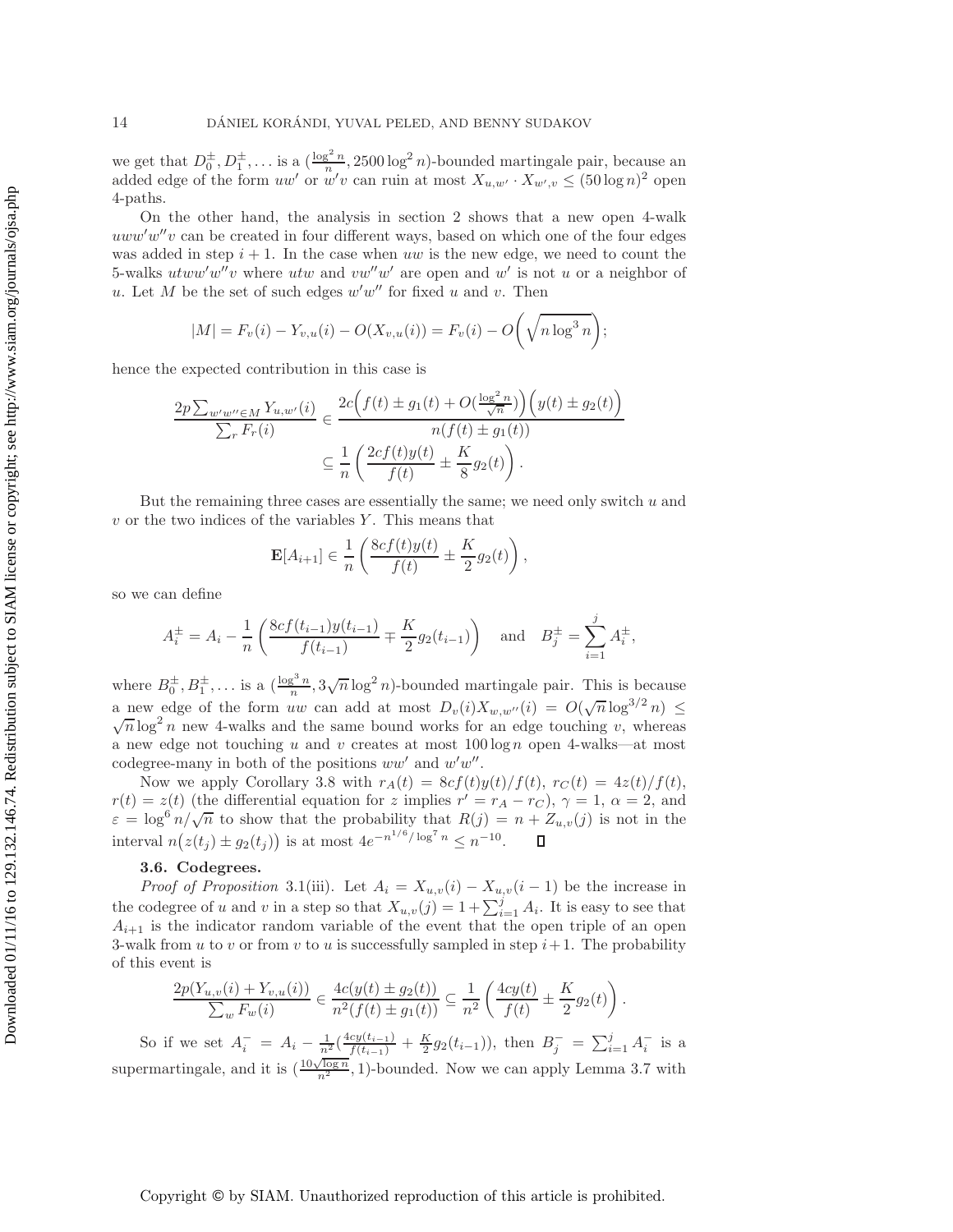$\gamma = 0$ ,  $\alpha = 2$ ,  $r_A(t) = \frac{4cy(t)}{f(t)} = 4cd(t) = 8c^2t$ ,  $r_C(t) = 0$ , and  $r(t) = 4c^2t^2 + 1$  to  $P(s) = Y_s$  (i). Then the first inequality gives  $R(j) = X_{u,v}(j)$ . Then the first inequality gives

$$
X_{u,v}(j) \le 1 + 4c^2 t_j^2 + g_2(t_j) + B_j^-.
$$

Therefore (keeping in mind that  $t_j \leq \sqrt{\log n}$  and  $c \leq 1$ ), we see that if  $X_{u,v}(j)$  $50 \log n$ , then  $B_i^- > 25 \log n$ . But by Lemma [3.3](#page-6-0) this has probability at most

$$
e^{-\frac{25^2\log^2 n}{30\log n}} \leq e^{-10\log n} = n^{-10}
$$

<span id="page-14-0"></span>for any  $j \leq n^2 \sqrt{\log n}$ , finishing our claim.  $\Box$ 

**4. The second phase.** In this section we analyze the second phase of the process and prove our main result—the lower and upper bounds on the threshold probability. Unlike in the first phase, where we made one step at a time, here we expose triples in rounds. In a round we simultaneously sample all the currently open triples, and then add the edges accordingly.

Let us adapt our notation to the second phase as follows. From now on  $D_v(i)$ ,  $i =$  $0, 1, \ldots$ , will denote the degree of the vertex v after i rounds in the second phase. For example,  $D_v(0)$  is the degree of v at the end of the first phase, i.e.,  $D_v(Tn^2)$  with the old notation. We similarly redefine the other variables  $F_v$ ,  $X_{u,v}$ ,  $Y_{u,v}$ , and  $Z_{u,v}$ , and let  $G_i$  denote the graph after the *i*th round.

<span id="page-14-1"></span>We will make use of the following Chernoff-type inequalities (see, e.g., [\[8\]](#page-18-8)).

CLAIM 4.1. *Let*  $X ∼ Bin(n, p)$  *be a binomial random variable. Then* 

- 1.  $\mathbf{P}[X > np + a] \leq e^{-\frac{a^2}{2(np + a/3)}}$  and
- 2.  $P[X < np a] \leq e^{-\frac{a^2}{2np}}$ .

**4.1. The lower bound.** Suppose  $c < \frac{1}{2}$  is some fixed constant. Before we start second phase, we need to decide how many steps the first phase should take the second phase, we need to decide how many steps the first phase should take.<br>Recall that  $f(t)$  has a root at  $T_0 = \frac{1-\sqrt{1-4c^2}}{4c^2}$  and that it is monotone decreasing<br>in the interval [0 T<sub>o</sub>]. It is easy to check t in the interval  $[0, T_0]$ . It is easy to check that  $d(T_0) < 1$ , so fix a positive constant  $\delta < 1 - d(T_0)$  and choose  $\varepsilon > 0$  so that  $\frac{c\varepsilon}{1-2c} < \delta$ . We define the stopping time T to be in the interval [0 To] so that  $f(T) = \varepsilon/2$ . Hence if we apply Theorem 3.2 with this be in the interval  $[0, T_0]$  so that  $f(T) = \varepsilon/2$ . Hence if we apply Theorem [3.2](#page-5-2) with this T, we get that after  $T n^2$  steps

- $D_v(0) \leq (d(T) + g_1(T))\sqrt{n} \leq (1 \delta)\sqrt{n}$  and
- $F_v(0) \leq (\varepsilon/2 + g_1(T))n \leq \varepsilon n$

for every vertex v. At this point, we move on to the second phase of the process.

The plan is to show that the second phase ends in  $O(\log n)$  rounds, while all the The plan is to show that the second phase ends in  $O(\log n)$  founds, while an the degrees stay below  $\sqrt{n}$ . This would imply that the final graph has at most  $n\sqrt{n}$  edges; in particular, it is not complete. The following statement bounds the degrees of the vertices in the first  $O(\log n)$  rounds. Showing that in the meantime the second phase gets stuck will be an easy corollary.

<span id="page-14-2"></span>CLAIM 4.2. Let  $m = 4 \log_{1/2c} n$ . Then, whp,  $D_v(i) < \sqrt{n}$  for every vertex v and  $i \leq m$  $0 \leq i \leq m$ .

*Proof*. We will prove by induction that whp

\n- $$
D_v(i) \leq (1 - \delta + (1 + 2c + \cdots + (2c)^{i-1})cz + i \cdot n^{-1/6})\sqrt{n}
$$
 and
\n

•  $F_v(i) \leq ((2c)^i \varepsilon + 2n^{-1/6})n$ 

hold for every vertex v and  $1 \leq i \leq m$ . Note that, by our choice of  $\varepsilon$ , the bound on the degrees is less than  $(1 - \delta + \frac{c \varepsilon}{1 - 2c} + i \cdot n^{-1/6})\sqrt{n} < \sqrt{n}$ .<br>To proceed with the induction we condition on the ex-

To proceed with the induction, we condition on the event that the bounds hold for i and then estimate the probability that they fail for  $i + 1$ , for some vertex v.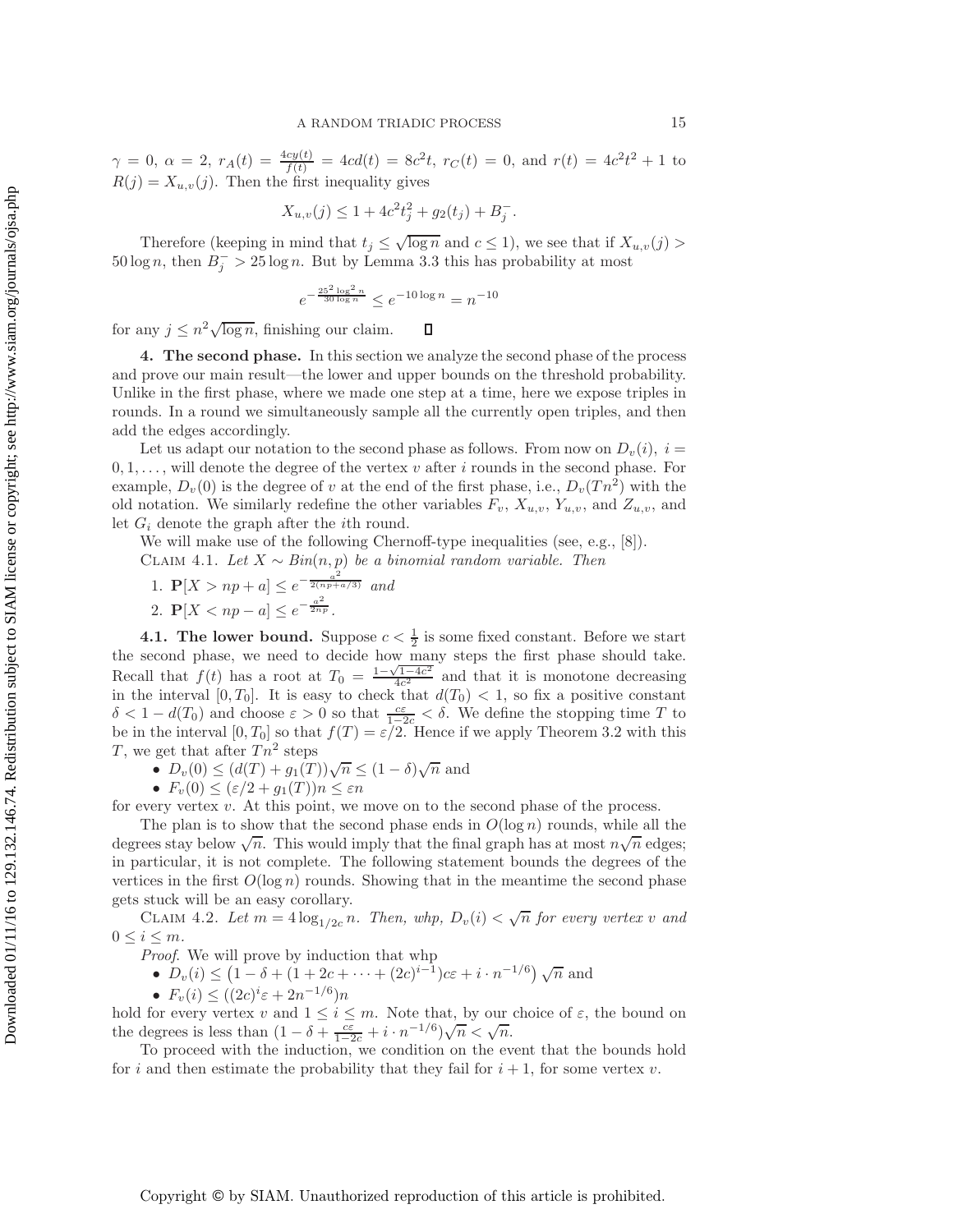First we show that in round  $i + 1$  the degree of each vertex increases by at most First we show that in found  $i + 1$  the degree of each vertex increases by at most  $((2c)^{i}c\epsilon + n^{-1/6})\sqrt{n}$ . Indeed, the number of new edges that touch the vertex v is stochastically dominated by the binomial distribution  $\overline{Bin}(F_v(i), \frac{c}{\sqrt{n}})$ . Hence, by the first Chernoff bound in Claim [4.1,](#page-14-1)

$$
\mathbf{P}\left[D_v(i+1) - D_v(i) > F_v(i)\frac{c}{\sqrt{n}} + (1 - 2c)n^{1/3}\right] < e^{-\Omega(n^{1/6})},
$$

so a union bound over all the vertices shows that the first bound fails in round  $i + 1$ with probability at most  $e^{-\Omega(n^{1/7})}$ .

The second inequality follows from the first one by an easy counting argument. Since we sample all the current open triples every round, the ones counted in  $F_v(i+1)$ are all new triples; i.e., they contain at least one new edge added in round  $i + 1$ . Now an open triple either has a new edge incident to  $v$  or does not. If it does, we can an open triple entire has a new edge incluent to v or does not. If it does, we can<br>choose it in at most  $((2c)^i c \epsilon + n^{-1/6}) \sqrt{n}$  ways and then extend each choice in at most  $\sqrt{n}$  ways to get a triple (as all degrees are below  $\sqrt{n}$ ). If not, then we first choose a neighbor of  $v$  and then a new incident edge. Consequently, the total number of open triples at  $v$  is

$$
F_v(i+1) \le 2 \cdot \left( (2c)^i c \varepsilon + n^{-1/6} \right) \sqrt{n} \cdot \sqrt{n} = ((2c)^{i+1} \varepsilon + 2n^{-1/6})n.
$$

<span id="page-15-0"></span>Taking a union bound over all the m rounds then completes the proof. п

Corollary 4.3. *Let* Q(i) *be the total number of open triples after* i *rounds. Then*  $Q(m)=0$  *whp.* 

*Proof.* If a triple is open after the *i*th round, then it contains at least one new edge. Of course, the number of open triples containing some fixed new edge  $uv$  is at edge. Or course, the number of open triples containing some fixed new edge *at* is at most  $D_v(i) + D_u(i) \leq 2\sqrt{n}$  whp. On the other hand, the number of new edges cannot exceed the number of positive samples in the *i*th round, distributed as  $Bin(Q(i -$ 1),  $\frac{c}{\sqrt{n}}$ ). Putting these together, this means that  $Q(0), \ldots, Q(m)$  is a sequence of random variables where  $Q(i)$  is stochastically dominated by  $2\sqrt{n} \cdot \text{Bin}(Q(i-1), \frac{c}{\sqrt{n}})$ . In particular,

$$
\mathbf{E}[Q(i)] = \mathbf{E}[\mathbf{E}[Q(i)|Q(i-1)]] \le \mathbf{E}[2cQ(i-1)] = 2c\mathbf{E}[Q(i-1)].
$$

Using  $Q(0) \leq n^3$ , a simple application of Markov's inequality gives

$$
\mathbf{P}[Q(m) > 0] \le \mathbf{E}[Q(m)] \le (2c)^m Q(0) \le n^{-4} \cdot n^3 = o(1). \qquad \Box
$$

*Proof of Theorem* [1.1,](#page-0-0) 2. Corollary [4.3](#page-15-0) shows that whp the process runs out of open triples after at most m rounds in the second phase. According to Claim [4.2,](#page-14-2) at this final stage all vertices have degree at most  $\sqrt{n}$ ; i.e., the graph has at most  $\frac{n^{3/2}}{2}$ edges whp.  $\Box$ 

**4.2. The upper bound.** Suppose  $\frac{1}{2} < c \le 1$  is fixed. Then we can run the phase all the way for  $n^2 \sqrt{\log n}$  steps. Indeed, as the function  $f(t)$  has a global first phase all the way, for  $n^2\sqrt{\log n}$  steps. Indeed, as the function  $f(t)$  has a global minimum of  $f\left(\frac{1}{4c^2}\right) = 1 - \frac{1}{4c^2} > 0$ , we can apply Theorem [3.2](#page-5-2) with stopping time  $T = \sqrt{\log n}$ .

Our plan is to give rapidly increasing lower bounds on the degrees and codegrees as the graph evolves, thus showing that we reach the complete graph in  $O(\log \log n)$ rounds. Let us analyze the first round separately.

The initial parameters of the second phase are, as implied by Theorem [3.2,](#page-5-2)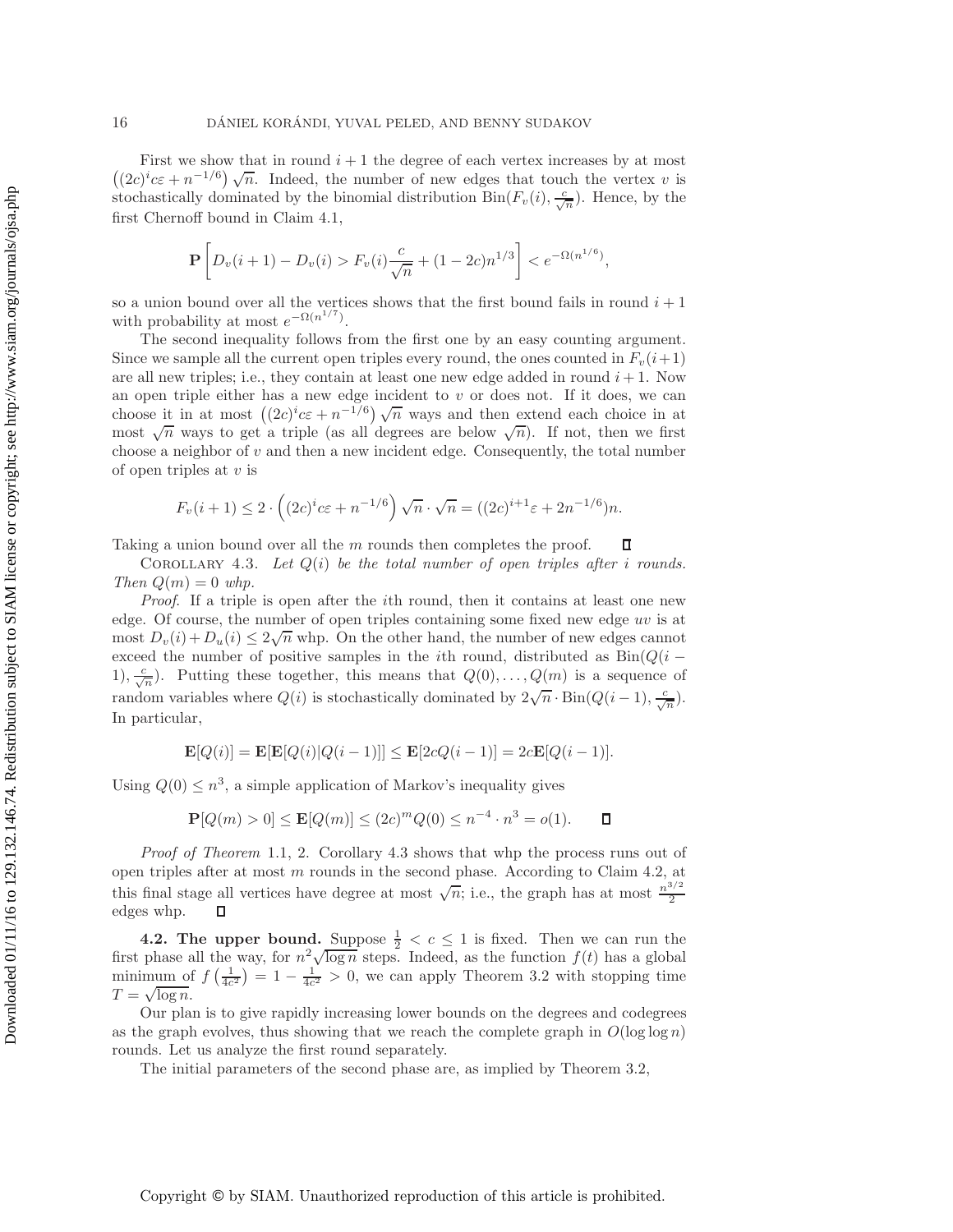•  $X_{u,v}(0) \le 50 \log n$ ,

• 
$$
Z_{u,v}(0) = 16c^4n \log^2 n + O(n \log^{3/2} n) \ge 2c^4n \log^2 n
$$

<span id="page-16-0"></span>for any vertices  $u$  and  $v$ .

LEMMA 4.4. *There is some constant*  $\gamma > 0$ *, such that the codegree*  $X_{u,v}(1) \geq$  $\gamma \log^2 n$  for every pair of vertices  $u, v$  whp.

*Proof*. Fix u and v. We expect most of their new common neighbors to be vertices w with open triples to both u and v. So if  $X_{p,r}$  denotes the number of open triples pqr, then we want many vertices w such that both  $\tilde{X}_{u,w}$  and  $\tilde{X}_{w,v}$  are relatively large.

Claim 4.5. *For every pair of vertices* u, v*, there are at least* a · n *vertices* w *such that*  $\tilde{X}_{u,w}(0), \tilde{X}_{v,w}(0) \geq b \log n$ , where  $a = \frac{c^4}{2500}$  and  $b = \frac{c^4}{50}$  are positive constants.<br>Proof Note that an open 4-walk is just a sequence of two open triples; hence *Proof.* Note that an open 4-walk is just a sequence of two open triples; hence

$$
2c^{4}n \log^{2} n \leq Z_{u,v}(0) = \sum_{w \in V \setminus \{u,v\}} \tilde{X}_{u,w}(0) \cdot \tilde{X}_{v,w}(0).
$$

Here each summand is bounded by  $(50 \log n)^2$ , so if fewer than an vertices w satisfy  $c^4 \log^2 n \leq \tilde{X}_{u,w}(0) \cdot \tilde{X}_{v,w}(0)$ , then the right-hand sum above is less than  $c^4 \log^2 n$ .  $n + (50 \log n)^2 \cdot an = 2c^4 n \log^2 n$ , a contradiction. At the same time, the bound on the codegrees implies that each w with  $c^4 \log^2 n \leq \tilde{X}_{u,w}(0) \cdot \tilde{X}_{v,w}(0)$  satisfies our requirements. П

Now if some w shares at least  $b \log n$  open triples with both u and v, then it becomes a new common neighbor of them after the first round with probability at least  $(1-(1-\frac{c}{\sqrt{n}})^{b\log n})^2 \ge (\frac{c\log n}{2\sqrt{n}})^2$  (here and later in this section we use that  $(1-\alpha)^{\beta} \le$ <br>1.  $\alpha\beta/2$  for all  $\alpha\beta < 1$ ). These events are independent for different  $w$ 's being  $1 - \alpha\beta/2$  for all  $\alpha\beta \leq 1$ ). These events are independent for different w's; hence  $X_{u,v}$ is bounded from below by the Binomial random variable  $\text{Bin}(an, \frac{c^2b^2 \log^2 n}{4n})$ . Then by Lemma [4.1,](#page-14-1) the probability that  $X_{u,v}(1)$  is smaller than  $\gamma \log^2 n$  is  $e^{-\Omega(\log^2 n)}$  for a sufficiently small  $\gamma$ . A union bound over all pairs of vertices finishes the proof.  $\Box$ 

To make our lives easier, we consider a slightly different second phase from this point on. Instead of sampling open triples with success probability  $p$ , we will consider a sprinkling process and sample *all* triples with success probability  $\frac{4}{\sqrt{n \log n}}$  in each regard (starting from round 2). This means that some triples will have a higher than round (starting from round 2). This means that some triples will have a higher than p chance to exist, but as long as the number of rounds m is  $O(\log \log n)$ , the effect is negligible: each triple is still sampled with probability at most  $\frac{c+o(1)}{\sqrt{n}}$ . Formally we can say that we are proving the result for any constant  $c' > c$ .

To give a lower bound on the codegrees in  $G_{i+1}$ , we define the following sequence:

$$
x_i = \gamma^{2^{i-1}} \log^{2^{i-1}+1} n, \quad i = 1, \dots, m,
$$

with  $x_{m+1} = \frac{n}{10}$ , where we choose  $m = O(\log \log n)$  to be smallest possible such that  $x_m \geq \frac{1}{4} \sqrt{n \log n}$ . Let us also set  $p_i = 1 - (1 - \frac{4}{\sqrt{n \log n}})^{x_{i-1}}$ .

<span id="page-16-1"></span>4 Lemma 4.6. *With high probability*

$$
X_{u,v}(i) \ge x_i
$$

*for all*  $1 \leq i \leq m+1$  *and all pairs of vertices u and v*.

*Proof.* Lemma [4.4](#page-16-0) shows that the lower bound on the codegrees holds for  $i = 1$ , so assume  $2 \leq i$ . We condition on the event that the statement holds for  $i-1$  and bound the probability that it fails for i.

We claim that under these conditions  $G(n, p_i)$  is a subgraph of  $G_i$ . To see this, observe that if an edge uv is missing from  $G_{i-1}$ , then it has  $X_{u,v}(i-1) \geq x_{i-1}$  indebobserve that if an edge *uv* is missing from  $G_{i-1}$ , then it has  $A_{u,v}(i-1) \geq x_{i-1}$  independent chances of probability  $4/\sqrt{n \log n}$  of being added in the *i*th round. Moreover,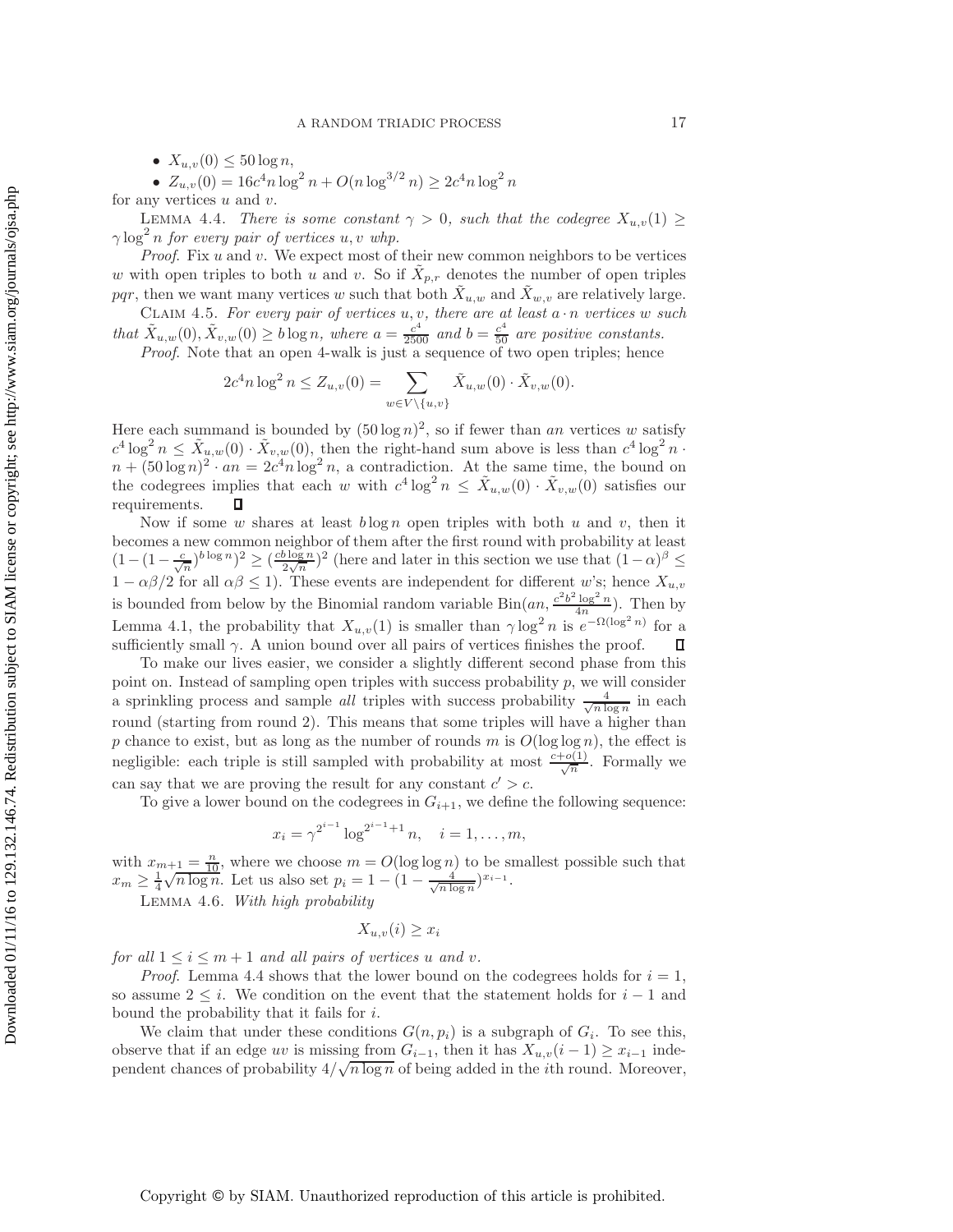these events are independent for the different nonedges, as the triples are sampled independently, and each triple has at most one missing edge. This means that missing edges are added independently with probability at least  $p_i$  while existing edges are kept in the graph; thus indeed  $G(n, p_i) \subseteq G_i$ .

We intend to use the Chernoff bound to show that all the codegrees in  $G(n, p_i)$ , and thus also in  $G_i$ , exceed  $x_i$ . For this, observe that the codegree of any fixed pair of vertices in  $G(n, p_i)$  is a binomial random variable  $R_i \sim Bin(n-2, p_i^2)$ . A straightforward calculation gives  $\mathbf{E}[R_i] > 2x_i$ .

Indeed, for  $2 \leq i \leq m$  we have

$$
(n-2)\left(1-\left(1-\frac{4}{\sqrt{n\log n}}\right)^{x_{i-1}}\right)^2 \ge \frac{(n-2)\cdot 4x_{i-1}^2}{n\log n} > \frac{2x_{i-1}^2}{\log n} = 2x_i,
$$

whereas for  $i = m + 1$  (using  $x_m \geq \frac{1}{4} \sqrt{n \log n}$ ),

$$
(n-2)\left(1 - \left(1 - \frac{4}{\sqrt{n\log n}}\right)^{x_m}\right)^2 \ge (n-2)(1 - 1/e)^2 > 2x_{m+1}.
$$

Thus, as  $x_i \ge \delta \log^2 n$ , Claim [4.1](#page-14-1) shows that  $\mathbf{P}[R_i < x_i] = e^{-\Omega(\log^2 n)}$ . Now taking the union bound over all vertex pairs and over all  $i$  finishes the proof. Д

*Proof of Theorem* [1.1,](#page-0-0) 1. We claim that  $G_{m+2}$  is the complete graph. Indeed, Lemma [4.6](#page-16-1) shows that whp all the codegrees in  $G_{m+1}$  are linear, so the probability that a fixed edge is missing from  $G_{m+2}$  is at most  $(1-4/\sqrt{n \log n})^{\Omega(n)} = e^{-\Omega(\sqrt{n/\log n})}$ .<br>A union bound group all point of untition than completes the proof. A union bound over all pairs of vertices then completes the proof.  $\mathsf{\Pi}$ 

<span id="page-17-0"></span>**5. Concluding remarks.** Probably the most natural question that one can ask is the following. What happens if the process starts with some other tree, and not the star? Intuitively it seems that we would be in a worse situation as there are fewer open triples to start with. We would therefore expect that if  $p \leq \frac{1-\varepsilon}{2\sqrt{n}}$ , then starting with any fixed tree, the triadic process fails to propagate whp. In fact, we believe that whp this holds for all trees simultaneously.

Using the topology language, this is equivalent to saying that  $p = \frac{1}{2\sqrt{n}}$  is the 2 threshold probability for a random 2-complex to contain a collapsible hypertree (the upper bound comes from Corollary [1.2\)](#page-1-0). We must note that a complex can have a trivial fundamental group without actually containing a collapsible hypertree. A yet stronger question would be to ask for a lower bound matching the bound on the threshold in Corollary [1.2](#page-1-0) for being simply connected.

Going in a different direction, it would also be interesting to study similar processes that are perhaps more meaningful from the social network's point of view. For example, a triadic process where vertices are discouraged to reach high degrees could be a more realistic model.

**Note added in proof.** After this paper was written, we learned that Gundert and Wagner [\[7\]](#page-18-9) independently improved the bound in [\[1\]](#page-18-7) and showed that  $Y_2(n, p)$  is whp simply connected for  $p = \frac{c}{\sqrt{n}}$  where c is a sufficiently large constant.

**Acknowledgment.** This research was done while the second author was a visiting student at ETH Zurich. He would like to thank the Mathematics Department of ETH for their hospitality and for creating a stimulating research environment.